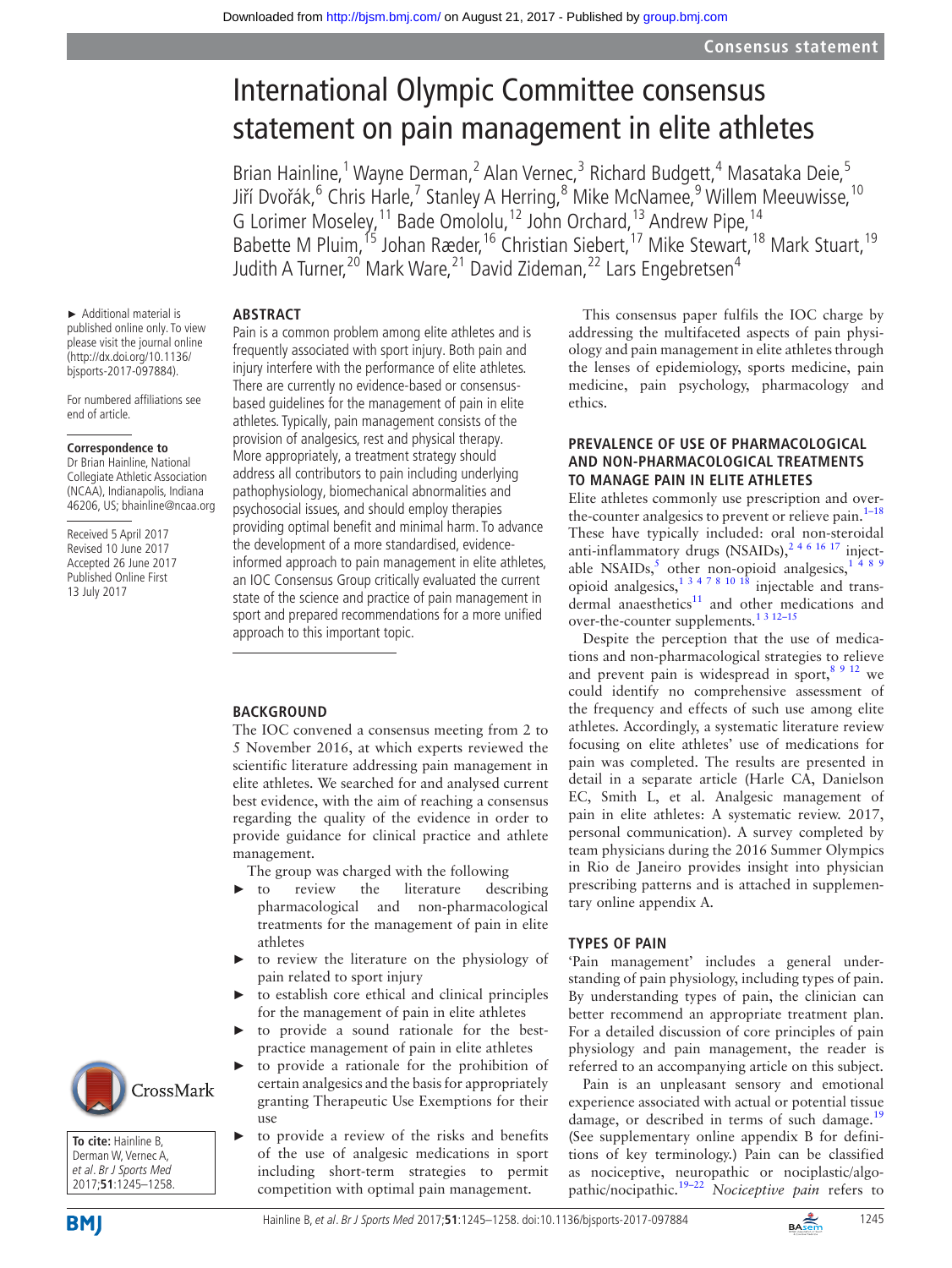pain clearly associated with tissue damage or inflammation.<sup>19 20</sup> This is the type of pain most commonly associated with sport injury[.19 22](#page-8-5) *Inflammatory pain* is a type of nociceptive pain that results from the activation and sensitisation of nociceptors by inflammatory mediators $20$  and is common in acute traumatic sport injury with associated swelling and inflammation.<sup>[20](#page-8-6)</sup> Neuro*pathic pain* results from a lesion or disease in the somatosensory nervous system<sup>19</sup> and is common in Paralympic athletes with spinal cord injury.<sup>23</sup> A third type of pain is common among individuals with chronic pain. These individuals have chronic pain that is neither nociceptive nor neuropathic but associated with clinical and psychophysical findings (hypersensitivity) that suggest altered nociceptive functioning (eg, as in fibromyalgia, non-specific low back pain). Terms proposed for this third type of pain include *nociplastic*, *algopathic* and *nocipathic*. [22](#page-8-8) Studies in athlete populations are lacking, but it is plausible that pain in the immediate aftermath of most sport injuries is nociceptive associated with tissue damage, and nociplastic/algopathic/nocipathic pain may develop after injury and may be seen in athletes with chronic pain.

#### **Mechanisms and types of injury**

The IOC has defined *sports injury* as new or recurring musculoskeletal complaints incurred during competition or training that require medical attention, regardless of the potential absence from competition or training.<sup>24</sup> Others have suggested that a definition of sports injury should require restricted activity for at least 1day.[25](#page-9-1) (See appendix B for definitions of key terminology.)

*Acute traumatic injury* refers to a single event that leads to a singular macrotrauma on previously healthy tissue.<sup>26</sup> Acute traumatic injury in the athlete may be accompanied by fear, anxiety and heightened cognitive focus on the injury. $27$ 

*Overuse injuries* occur from repetitive submaximal loading of the musculoskeletal system when inadequate recovery has not allowed structural adaptation to occur.<sup>28</sup> <sup>29</sup> Injury, then, is the outcome of the difference between the volume and intensity of the stress or force applied to the body and the body's ability to dissipate this stress or force. Injury may result from repetitive microtrauma imposed on otherwise healthy tissue or repeated application of lesser forces to already damaged tissue. In essence, athletes are not training at an optimal workload to build physical capacity and resilience to the demands of the sport. $3031$ 

*Subacute recurrent injuries and chronic degenerative conditions* may form a continuum with overuse injuries. A recurrent injury is an incident of the same type and at the same site linked to an index incident, which occurs after an athlete's return to full function and participation from the recorded index incident.<sup>[32](#page-9-6)</sup> Although degenerative conditions may develop independent of sport injury, some result from prior acute or repetitive overuse injuries and manifest as a chronic overuse injury.<sup>3</sup>

## **Core principles of making a diagnosis in elite at hletes in pain**

Sports medicine commonly focuses on the diagnosis and management of sport-related injury. Pain medicine focuses on the diagnosis and management of pain disorders. Importantly, injury may occur without pain, and pain may present without evidence of injury. When performing a history and examination of an elite athlete in pain, the sports medicine clinician should discern if there is an injury that reasonably accounts for pain. Pain management and injury management are not necessarily identical, as discussed in detail in this

paper. Supplementary [online appendix C](https://dx.doi.org/10.1136/bjsports-2017-097884) provides an overview of core principles of diagnosis in elite athletes in pain.

## **Non-pharmacological pain management strategies in elite athletes**

Non-pharmacological pain management should be considered in the earliest stages of pain and is essential in pain management beyond the acute phase. Pain is a subjective experience dependent on complex interactions of neurobiological, cognitive, affective, contextual and environmental factors. Thus, pain management depends on identifying contributory factors from biological, psychosocial and contextual domains and addressing them through various evidence-based techniques. $34-36$  Educating the athlete regarding the role of the central nervous system in pain, especially in chronic pain, can increase receptivity of the athlete to a biopsychosocial approach to pain management.<sup>3</sup>

Physical therapy is important for most pain problems, especially in subacute and chronic phases[.37–39](#page-9-9) In addition to therapy targeted at increasing strength, stamina, and endurance, and at correcting biomechanical contributors to pain and injury, trained and informed physical therapists can act as front-line clinicians who identify and address inaccurate conceptualisations of pain and injury plus psychosocial and contextual influences on pain[.40–43](#page-9-10) Psychological strategies, which can begin immediately after injury, also target pain management directly through training in skills such as muscle relaxation and imagery, as well as indirectly by identifying and addressing an athlete's worries and concerns, any comorbid mental health disorders and environmental factors relevant to recovery and return to play (RTP).<sup>4445</sup>

#### **Modalities and massage**

Various modalities and massage have traditionally been the mainstays of physical therapy for pain.[37–39 46–49](#page-9-9) The Rio Survey indicated that over 75% of physicians surveyed used physical therapy for pain management (appendix A). Recent studies, however, show that many physical therapy techniques have no clear benefit beyond non-specific effects and natural history, with some exceptions. Low-level laser therapy may be beneficial in treating tendinopathy and improving acute muscle recovery[.50–54](#page-9-12) Although cryotherapy is commonly used, there is little evidence from prospective studies assessing the benefit of this intervention.<sup>54–56</sup> Ultrasound therapy may have a limited role in managing plantar fasciitis<sup>56</sup> but has not demonstrated effectiveness in other studies.<sup>[57](#page-9-15)</sup> Electrical stimulation,<sup>49 58-60</sup> massage therapy,  $4861-63$  myofascial trigger point treatments  $64-67$  $\frac{1}{2}$  and acupuncture<sup>68–70</sup> have not shown reliable and consistent efficacy for relief of pain resulting from musculoskeletal injury.

The effects of modalities may be manifest in an individually specific way, especially as it pertains to the skill of the treating clinician.  $6171-75$  That is, the patient's and the clinician's expectations and skill, respectively, about a particular treatment's mechanism and effects are potentially powerful determinants of outcome[.76–78](#page-9-21) The practitioner needs to balance the relative weight of expectation of benefit (and therefore likely benefit) with potential risk.

#### **Movement, strength and conditioning**

Movement and exercise may have pain-relieving effects.<sup>[79 80](#page-9-22)</sup> Strength training and conditioning are effective as rehabilitation tools after injury. They can also be helpful in managing pain and reversing deconditioning in individuals with chronic painful conditions such as osteoarthritis, 81-84 fibromyalgia<sup>85-92</sup> and chronic musculoskeletal pain.<sup>93 94</sup> Exercise can activate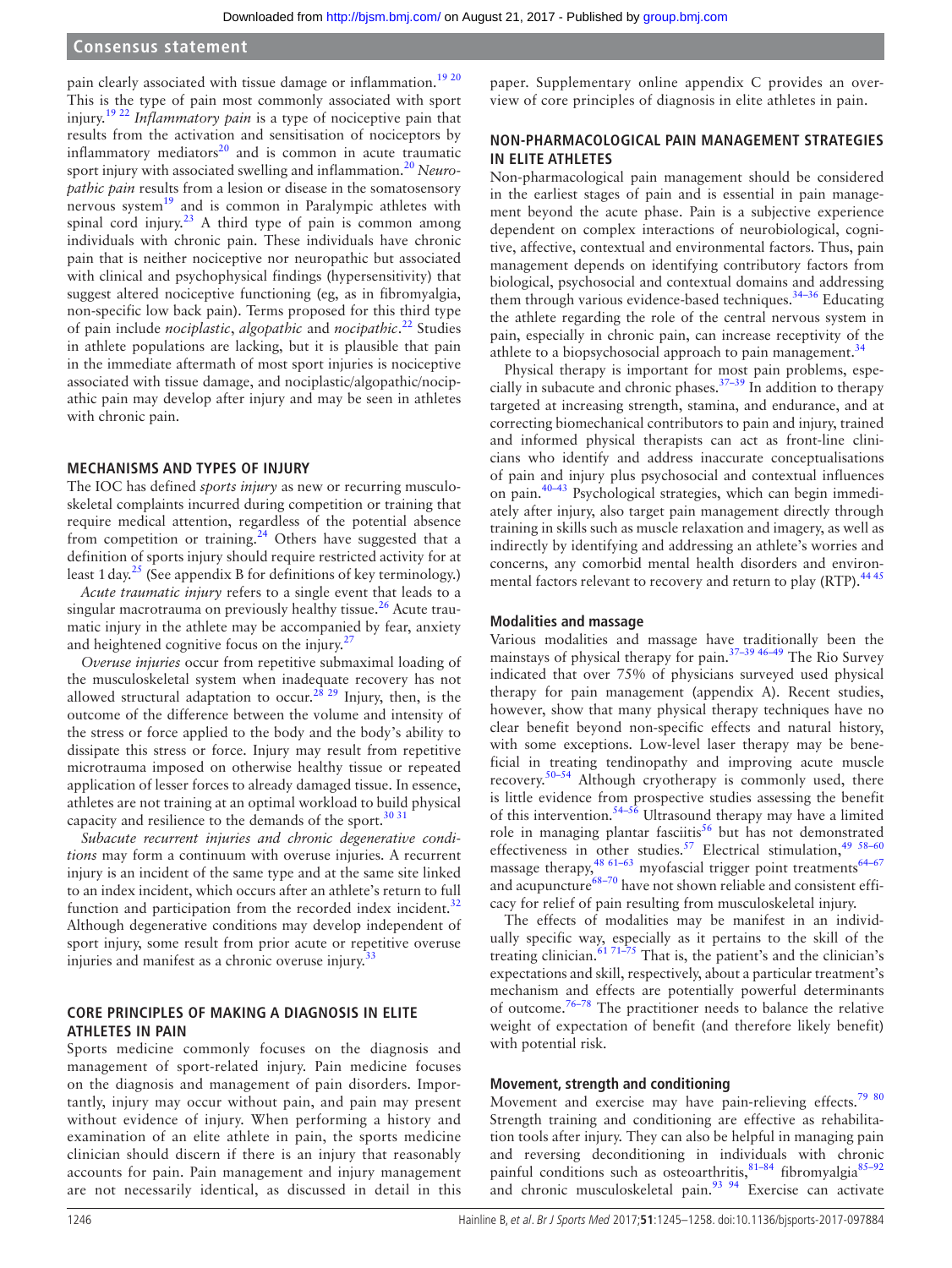endogenous opioid<sup>[95](#page-10-2)</sup> and cannabinoid systems,  $96$  induce an anti-inflammatory state<sup>[97](#page-10-4)</sup> and activate antinociceptive pathways.<sup>95 98-101</sup> Isometric exercise can promote intracortical inhibition (which downregulates brain networks that subserve pain) and may offer significant pain-relieving benefits beyond those offered by isotonic and eccentric exercises for managing tendinopathy.<sup>102–104</sup> Although data from athletes are lacking, there is evidence in other pain populations (particularly chronic pain) that movement and exercise-based approaches can improve patient self-efficacy for managing pain and fear of (re)injury.<sup>3444</sup>

## **Psychosocial interventions**

Psychosocial interventions with possible efficacy in sports rehabilitation include skills training in goal setting, imagery, relaxation and positive self-statements.<sup>[105](#page-10-6)</sup> Stress inoculation training was shown to reduce anxiety, pain and days to recovery after arthroscopic surgery for meniscus injury.<sup>106</sup> Other interventions relevant to athletes include cognitive restructuring (identifying and challenging negatively biased appraisals) and developing plans for maintaining treatment gains and coping with setbacks and pain flare-ups.<sup>[105](#page-10-6)</sup> These strategies are broadly categorised as cognitive–behavioural therapies (CBTs). CBT is the prevailing psychosocial treatment for chronic pain problems, and there is high-level evidence of its efficacy in reducing pain and pain-related disability in studies of non-athletes.<sup>105 1</sup> Psychologically informed physical therapy, which incorporates cognitive and behavioural principles and strategies (eg, techniques to reduce fear-avoidance, use of graded activity and exposure techniques), and education about pain during physical rehabilitation, is a promising approach with some evidence supporting its use.<sup>[34 109](#page-9-8)</sup> Psychological assessment and intervention by a specialist should be normalised by the treatment and coaching team, so that it can be implemented when necessary and without stigma.

## **Sleep and nutrition**

Disordered sleep is common among athletes, both when recovering from injury and during the competition and training seasons.<sup>110 111</sup> Sleep and pain have a reciprocal relationship—pain disturbs sleep, and poor sleep quality or duration increases pain levels in clinical populations and decreases pain thresholds in otherwise healthy people.[112–118](#page-10-9) Addressing sleep disorders could improve performance and the general health of the athlete.<sup>[111](#page-10-10)</sup> Psychological strategies including CBT, $^{119}$  self-hypnosis<sup>120</sup> and mindfulness-based stress reduction<sup>[121](#page-10-13)</sup> show significant potential to improve sleep in non-athletes. CBT for insomnia has demonstrated efficacy.<sup>122-124</sup> Studies in athlete populations are lacking, but it is plausible that these results would be generalisable to athletes.

Persistent pain is influenced by any proinflammatory  $load$ ,  $^{125}$  $^{125}$  $^{125}$ which makes nutrition possibly relevant to managing pain in athletes. However, studies demonstrating benefit from nutritional supplements are not methodologically sound and have unclear relevance to elite athletes.<sup>126–138</sup> Furthermore, supplements are poorly regulated and may contain banned substances. Consequently, supplements cannot currently be recommended as part of pain management for elite athletes.

#### **Surgery**

Elective surgery has no place in the treatment of pain itself but may address structural damage non-responsive to non-operative treatment, or to avoid further impairment of an athlete's health.<sup>139</sup> An operation for a chronic injury and pain condition

must aim to correct a structural problem that influences pain and functional limitations<sup>140–142</sup> and should occur as part of a multifaceted, biopsychosocial management approach.<sup>143</sup> Surgical intervention includes setting individual treatment and outcome goals for the athlete. The athlete must have a complete understanding of the risks and benefits and accurate expectations about postsurgical recovery and pain. When appropriate, surgery can be part of a multidisciplinary approach for pain reduction. Surgery should not be performed to treat chronic pain simply because all other interventions have failed but should rather be used when a structural problem associated with the pain has been identified.[139](#page-10-17)

## **Pharmacological pain management strategies in elite athletes**

**Guiding principles**

Appropriate and effective pain management requires a thoughtful and individualised approach to evaluation and care, including an assessment of the implications of treatment for both short-term and long-term health.<sup>[144](#page-10-20)</sup> The prescription, or provision, of medication is common to the management of pain in elite athletes. Analgesic medications should be used in accordance with relevant regulations and the general guidelines for their safe and efficacious use. $145$  The core pharmacological principles of pain management in elite athletes include:

- ► Medication prescription should be only *one* component of managing pain. Combining medication use with appropriate non-pharmacological measures limits disability and optimises probability of improvement.
- Medications should be prescribed at the lowest effective dose for the shortest period of time. They should be discontinued if they are ineffective or not tolerated, and as the pain from the injury resolves.
- Medications should be prescribed in a manner consistent with established, recognised pharmacological and pharmacodynamic principles, including route of administration, time of onset of action, effectiveness for pain relief and potential side effects and complications. Consideration of an athlete's medical and medication history is essential.
- Physicians prescribing analgesic medications to athletes should possess a complete understanding of the prevailing rules and regulations regarding prohibited substances and Therapeutic Use Exemptions specific to the governing body that controls the athlete's sport.
- Recording athlete-reported severity of pain (eg, with a numerical rating scale) can be useful in monitoring the effectiveness of a medication.
- Prescription medications should only be provided to athletes by licenced healthcare providers who understand potential side effects or misuse of medications, and whose licensure includes this scope of practice. Written documentation of each assessment and prescription is a basic standard of care.
- Informed consent is fundamental in medical care, including those situations in which medication is prescribed. This is also true for care of the elite athlete; however, obtaining such consent can be challenging in competitive situations when an athlete seeks same-day RTP. At a minimum, any substantial risk of short-term or long-term worsening of an injury should be discussed and documented.
- Medications should not be prescribed to athletes for pain or injury prevention.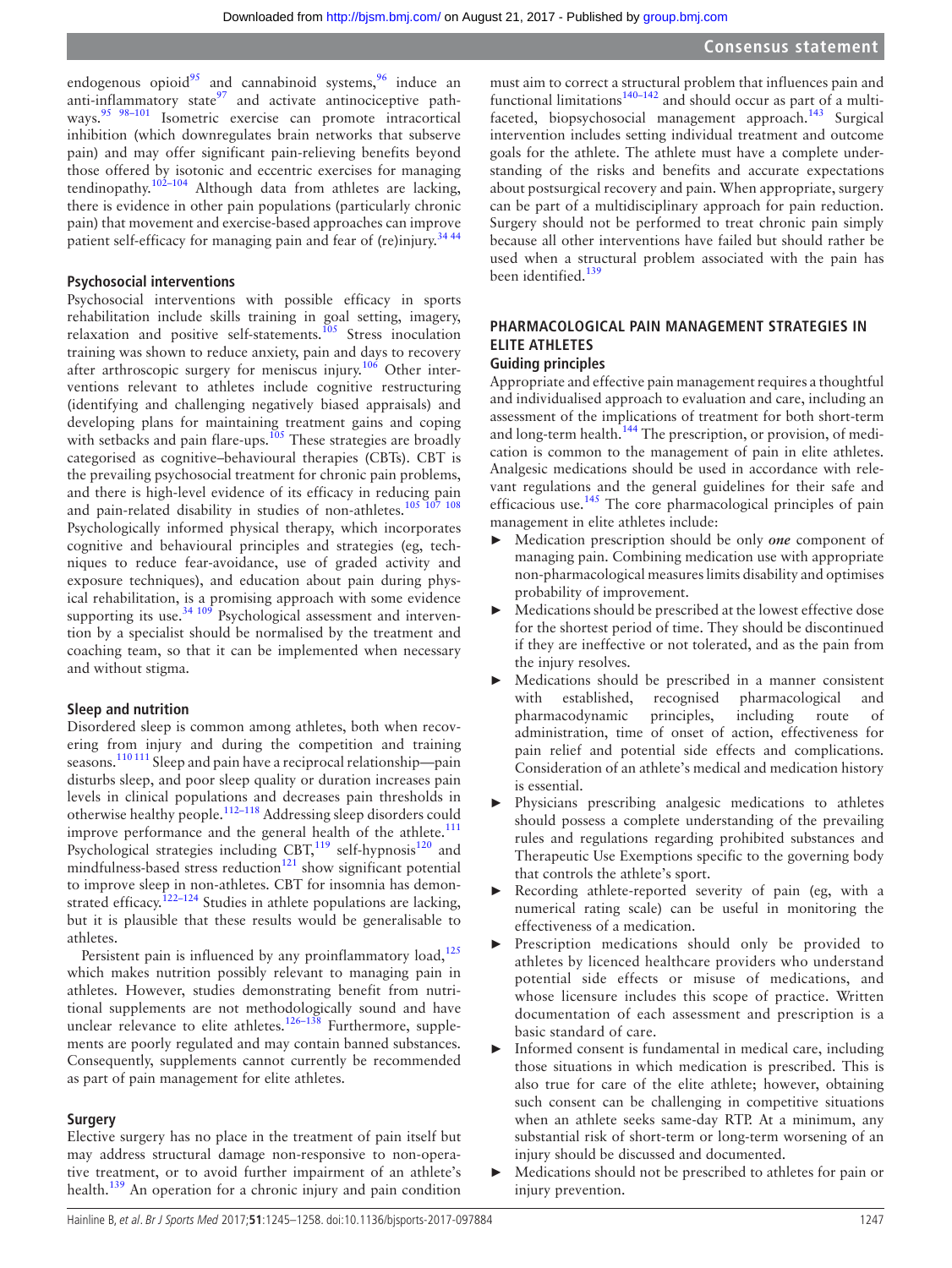<span id="page-3-0"></span>

|             | <b>Table 1</b> Medications for managing acute, severe pain from a severe<br>injury that does not allow same-day return to play |
|-------------|--------------------------------------------------------------------------------------------------------------------------------|
| Intravenous | $\blacktriangleright$ Morphine (10 mg)<br>$\blacktriangleright$ Fentanyl (100 mcg, titrated to effect)                         |
| Inhalation  | Entonox/Nitronox (inhaled 50:50 oxygen and nitrous oxide<br>mixture)<br>$\blacktriangleright$ Methoxyflurane/penthrox          |
| Intranasal  | Diamorphine (1600 mcg in commercially available<br>administrator)<br>Fentanyl (100 mcg administered via nasal syringe adapter) |

## **Medication management based on pain severity and anticipated RTP**

*I. Medications for managing acute pain in the elite athlete on the same day as the injury: on the field of play, sideline or locker room*

Physicians providing care at a practice or game/match scenario should have a comprehensive emergency medical action plan, including provisions for acute pain management.<sup>146</sup> Pain management may depend on whether same-day RTP is contemplated.

#### **No same-day RTP**

A major acute injury with associated *severe pain* may require pain management on the field of play or on the sidelines [\(table](#page-3-0) 1). Extending the hospital emergency department onto the field of play may be necessary. The severely injured athlete must receive effective pain treatment as soon as possible, and certainly before any prehospital treatment (eg, manipulation or splinting) is attempted.<sup>1</sup>

#### **Same-day RTP**

Medications may play a central role in the management of an athlete with acute pain who is considered for same-day RTP. Paracetamol, NSAIDs and local anaesthetics are commonly employed in such situations<sup>147–157</sup> [\(table](#page-3-1) 2). Knowledge of

<span id="page-3-1"></span>

| <b>Table 2</b> Medication management for acute pain and same-day<br>return to play |                                                                                                                                                                                                                                                                                                    |
|------------------------------------------------------------------------------------|----------------------------------------------------------------------------------------------------------------------------------------------------------------------------------------------------------------------------------------------------------------------------------------------------|
| Mild to moderate pain                                                              |                                                                                                                                                                                                                                                                                                    |
| Paracetamol (oral)                                                                 | Loading dose up to 2 g, then $325-1000$ mg PO every<br>4–6 hours, up to 4 g per 24 hours                                                                                                                                                                                                           |
| NSAIDs (oral)                                                                      | Ibuprofen: 400–800 mg every 4–6 hours with food, up<br>to 3200 mg per 24 hours<br>Naproxen: 250-500 mg $2 \times$ daily with food<br>Ketorolac: 10 mg every 4-6 hours with food, up to<br>40 mg per 24 hours<br>Example Celecoxib: 200-400 mg 2 $\times$ daily<br>Etoricoxib: 90-120 mg once daily |
| <b>Topical analgesics</b>                                                          | Rubefacients: methyl salicylate; turpentine oil;<br>ammonia water<br>Cooling sensation: camphor; menthol<br>▶ Vasodilation: histamine dihydrochloride; methyl<br>nicotinate<br>Irritation without rebefaction: capsaicin; capsicum<br>oleoresin                                                    |
| Moderate to severe pain                                                            |                                                                                                                                                                                                                                                                                                    |
| <b>NSAIDs</b> (injection)                                                          | Ketorolac: 15-30 mg IM or IV up to 4×/day, at least<br>6 hours apart, or a single 60 mg injection                                                                                                                                                                                                  |
| Local anaesthetic                                                                  |                                                                                                                                                                                                                                                                                                    |

injections

IV, intravenous; NSAIDs, non-steroidal anti-inflammatory drugs; IM, intramuscular; PO, oral.

relevant pharmacokinetics, including time to onset of action and plasma concentrations, is valuable. The primary determinant when providing analgesics in same-day RTP situations is the athlete's safety.<sup>145 156</sup> Analgesia that allows competition should not place the athlete at risk of worsening injury.

For *mild to moderate pain*, paracetamol, alone or with NSAIDs, will usually suffice.<sup>[152 157](#page-11-3)</sup> Paracetamol does not have an effect on the gastric mucosa, renal function or platelet activity– considerations that should figure prominently in prescribing analgesic medication to those participating in sport.<sup>[158](#page-11-4)</sup> NSAIDs may be slightly more analgesic than paracetamol<sup>159</sup> and together provide more pain relief than either alone.<sup>[157 160](#page-11-6)</sup> It is important that paracetamol be given in sufficient dosing, including a 2g loading dose and 1g every 4-6 hours thereafter, as needed.<sup>161</sup> Intramuscular ketorolac has been widely used in certain elite sports because of possible greater analgesic efficacy without significant reported side effects,<sup>[5](#page-8-2)</sup> although concerns remain<sup>162</sup> and prescribing recommendations are narrow.<sup>5 163</sup> If the injury develops with an ongoing haematoma, ketorolac and traditional NSAIDs may worsen the bleeding, whereas this is no concern with paracetamol or a COX-2 selective NSAID.<sup>164</sup> Topical anaesthetics may provide relief of well-localised, more superficial conditions such as intercostal pain.<sup>156</sup>

For moderate to severe pain, paracetamol and NSAIDs remain an option, including paracetamol with ketorolac. Opioid use in an opioid-naïve individual is usually associated with cognitive, behavioural and reaction-time effects detrimental to individual performance<sup>165</sup> 166 and may theoretically place other athletes at risk in sports that require quick reaction time in a crowded space (cycling and basketball). There is no compelling evidence demonstrating that opioids such as tramadol and codeine provide pain relief that is superior to NSAIDs.<sup>154</sup> Tramadol can also impair reaction time in tramadol-naïve individuals[.154](#page-11-12) Thus, opioids have little or no role in same-day RTP; if anything, they are ergolytic, not ergogenic.

Injected local anaesthetics have also been used for moderate to severe pain and same-day RTP in elite athletes, either pregame or during competition.<sup>151 153</sup> There are some limited data from a case series of National Rugby League players.<sup>153</sup> Most governing bodies, including the World Anti-Doping Agency (WADA), have not banned these injections.[167](#page-11-15) Intra-articular injections of local anaesthetic should be avoided into weight-bearing joints or as intratendon or intraligament injections.[151 153](#page-11-13)

Corticosteroid injections have no role for same-day RTP. They do not provide pain relief superior to that of local anaesthetics<sup>168</sup> <sup>169</sup> and can cause acute muscle/tendon weakening, thereby increasing the chance of injury.<sup>168-171</sup> Other injections, such as platelet-rich plasma (PRP) and intra-articular viscosup-plementation, are not useful for same-day RTP.<sup>[172–175](#page-11-17)</sup>

## *II. Medications for managing mild to moderate acute pain in the elite athlete beyond the day of injury*

Medications should not be prescribed as a stand-alone treatment when managing acute pain beyond same-day RTP in athletes.<sup>144</sup> It is essential to diagnose the injury *and* the cause of pain and to begin rehabilitation that addresses both. Thus, non-pharmacological strategies should begin immediately.

Medications for acute pain should normally not be used for more than 5 days.<sup>150 176 177</sup> The Rio Survey (supplementary [online](https://dx.doi.org/10.1136/bjsports-2017-097884) [appendix A\)](https://dx.doi.org/10.1136/bjsports-2017-097884) indicated that 31% of physicians usually prescribe NSAIDs for 1–2 days' duration, 42% prescribe a 3–5day course and 21% prescribe NSAIDs for longer than 7 days. Even for more severe injuries with associated moderate to severe pain, medications should be re-evaluated if pain persists beyond 10 days. The process should address the underlying injury or pathology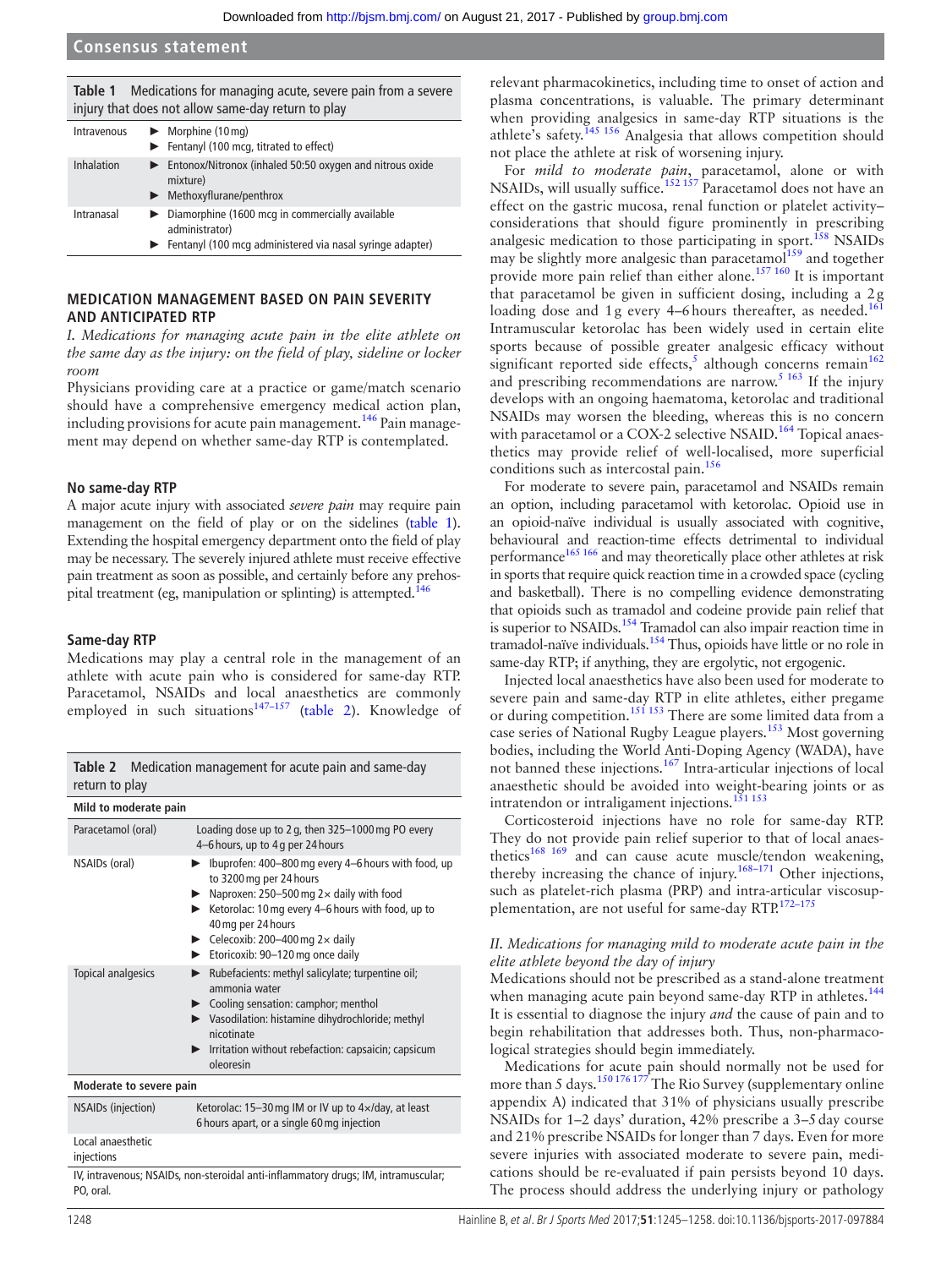## **Box 1 Medication management for acute pain (pain duration less than 4–6 weeks) beyond the day of injury**

<span id="page-4-0"></span>Mild to moderate pain

Oral paracetamol, non-steroidal anti-inflammatory drugs, topical analgesics, as per [table 2.](#page-3-1)

- Corticosteroid injections (equivocal evidence):
- ► Intra-articular
- **Bursal**
- **Peritendinous**
- ► Epidural
- ► Facet
- ► Sacroiliac

Severe pain commensurate with injury Consider adding opioids:

- Initial prescription not to exceed 5 days
- No opioid prescription beyond 10 days

and the possibility that pain characteristics are changing (see below).[150 177](#page-11-18)

The most appropriate medications for treating mild to moderate acute pain in the elite athlete beyond the day of injury include oral paracetamol and oral NSAIDs.<sup>[150 156 157](#page-11-18)</sup> ([box](#page-4-0) 1) Both provide good pain relief, but the risk–benefit profile is considerably different. Paracetamol is a non-specific analgesic without anti-inflammatory agents and usually lacks other systemic side-effects when used in prescription doses. Hepatotoxicity occurs in daily doses greater than  $4g^{158}$  $4g^{158}$  $4g^{158}$ 

The choice of paracetamol versus  $NSAIDs<sup>147</sup>$  may have more to do with physician preference in using one medication or another. NSAIDs may be slightly more analgesic than paracetamol,<sup>159</sup> but together provide more pain relief than either alone.<sup>157 160</sup> If there is no known inflammatory contributor to pain, paracetamol is preferable to an NSAID because of its lower risk profile in the majority of people.<sup>150</sup>

Corticosteroid injections must be coordinated carefully with other aspects of rehabilitation, since their suppression of the inflammatory cascade may hinder tissue healing.[172 173](#page-11-17) Their pain-relieving effects may result in worsening of the injury if the exercise programme exceeds the capacity of the injured tissue.[172 173](#page-11-17) Overall, the evidence suggests that corticosteroid injections may provide pain relief and hasten rehabilitation but do not improve tissue healing.[178–189](#page-11-19) The incidence of complications of corticosteroid injection in treating athletic injuries is unknown.[168 170 171](#page-11-16)

Two other types of injection therapies used are PRP therapy and viscosupplementation. PRP has been used to address a variety of conditions ranging from acute muscle injury to tendinopathy to osteoarthritis. The literature on the efficacy of PRP has been hampered by methodological limitations. Although some encouraging results have been reported, more large, methodologically rigorous randomised, double-blinded studies are needed before endorsing this treatment[.174 175 190–197](#page-11-20) Viscosupplementation has been most studied in the treatment of knee osteoarthritis. The highest quality randomised controlled studies show only mild pain relief and functional improvement compared with placebo injections.<sup>[198 199](#page-11-21)</sup>

*III. Use of medications for managing severe acute pain in the elite athlete beyond the day of injury*

When an athlete has severe acute pain, relief of pain is not only humane but may be necessary to facilitate early mobilisation.<sup>200 201</sup> The Rio Survey indicated that 71% of the Olympic team physicians surveyed considered the ability to enable rehabilitation exercises to be an important factor when forming a treatment plan for an athlete (supplementary [online appendix](https://dx.doi.org/10.1136/bjsports-2017-097884) A). It is reasonable to begin treatment with paracetamol and/or NSAIDs, as indicated.[147–150 202 203](#page-11-2) Injection medications may also be considered.[172 173](#page-11-17)

In a dose-dependent manner, opioids are the most effective medications for severe acute pain.<sup>204–207</sup> However, many risks are associated with opioid use. Thus, before prescribing opioids, the physician should $208-213$ :

- make a diagnosis that includes assessment of pain and its relationship to the injury, including whether the athlete's pain seems appropriate for the injury
- establish and measure goals for pain relief and improved function
- assess current status and personal history with respect to mental health and alcohol and other substance use, validate such history with other health professionals involved in the patient's care if necessary and incorporate strategies to mitigate risks of opioid use
- Begin first-line non-opioid therapy and evaluate adherence to and effectiveness of the treatment before considering initiation of opioid therapy unless pain is severe and clearly associated with an injury consistent with that level of pain
- prescribe the lowest effective dose and limit prescription of opioids to 5 days. Ongoing use can be reconsidered but should rarely exceed 10 days and should be accompanied by informed consent regarding the risks of opioid dependence or addiction as well as overdose, especially if used in combination with alcohol or benzodiazepines.
- opioid use beyond 10 days should be considered with caution. Opioid therapy is rarely appropriate for longer than 10 days after an acute painful injury. Risks increase substantially with the number of days opioids are used. Opioid use for more than 7 days after painful musculoskeletal work injury has been associated with increased odds of disability 1year later.<sup>[214](#page-12-0)</sup> The likelihood of chronic opioid use increases with each additional day of medication supplied starting with the third day, with the sharpest increase in chronic opioid use observed after the 5th day on therapy, a second prescription or refill and an initial 10-day or 30-day supply.<sup>215</sup> If opioids are prescribed for more than 10 days, it is essential to have a plan in place for limiting risk of diversion and a plan and timeline for discontinuing opioid use.

#### *IV. Medications for managing subacute and chronic pain in the elite athlete*

Pain associated with sport injury may be acute (up to 6 weeks), subacute (6-12 weeks) or chronic (3 months or longer). $^{216}$  $^{216}$  $^{216}$ When pain has persisted beyond 6 weeks of an injury or inciting event, the influences on pain and disability should be re-explored. In most cases, there is no sound rationale for long-term use of NSAIDs for pain management in elite athletes.<sup>[150 176 177](#page-11-18)</sup> Although paracetamol may be used intermittently, there is no strong rationale for using this class of medication beyond the acute period.[150](#page-11-18) Considerable caution should be used in considering the use of opioid medication to treat subacute or chronic pain, given the serious risks and lack of evidence regarding benefits associated with long-term use.<sup>[208 209](#page-11-24)</sup> Importantly, individuals whose pain has not responded to treatment and who develop subacute and chronic pain have a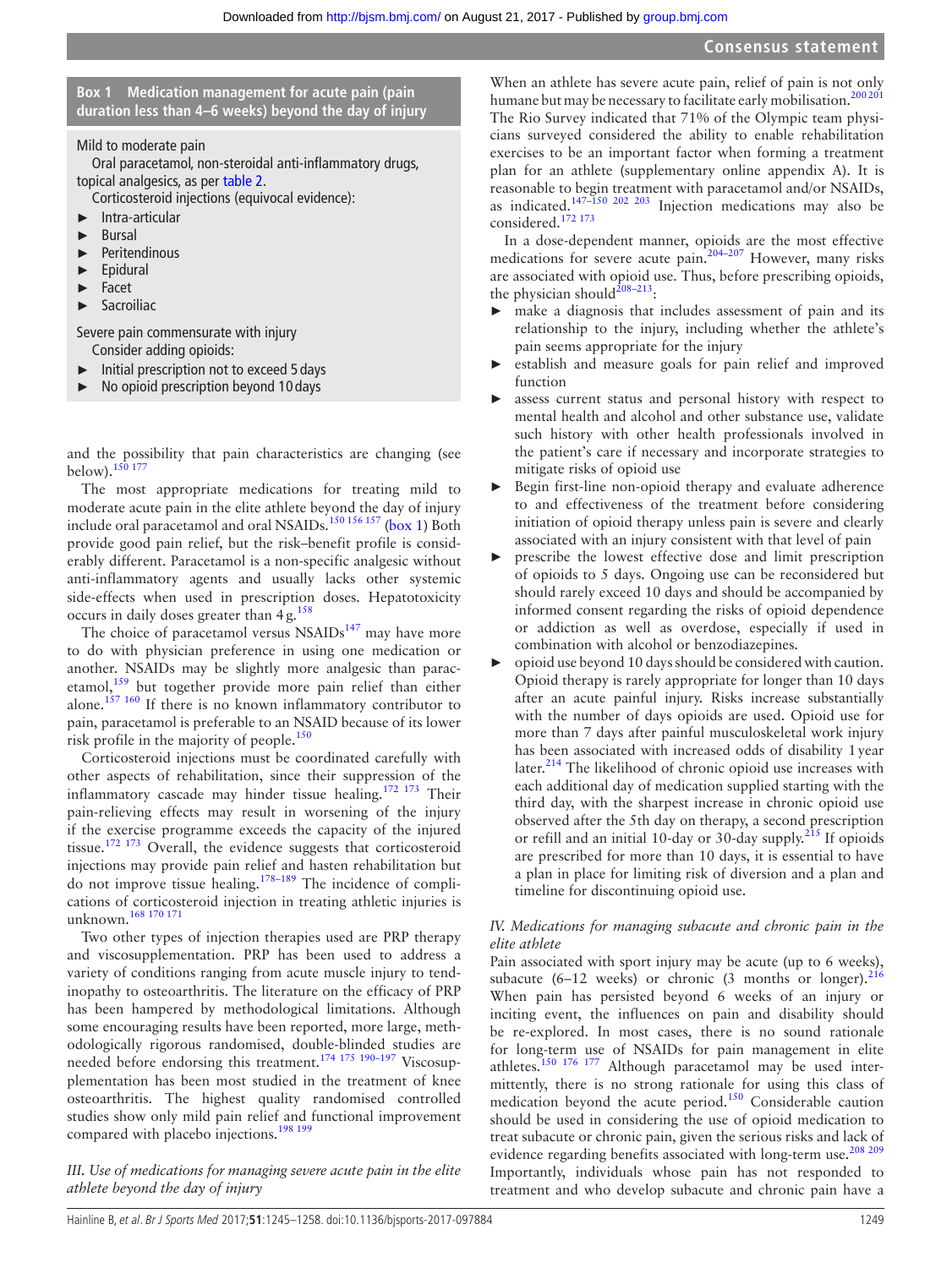| <b>Consensus statement</b> |  |
|----------------------------|--|
|                            |  |

<span id="page-5-0"></span>

| Acute, subacute and chronic pain: definitions and treatment implications<br>Table 3 |              |                                                                                                                                                             |
|-------------------------------------------------------------------------------------|--------------|-------------------------------------------------------------------------------------------------------------------------------------------------------------|
| <b>Pain duration</b>                                                                | Type of pain | <b>Treatment considerations</b>                                                                                                                             |
| <6 weeks                                                                            | Acute        | Treatment focused on treating injury and managing pain, including identifying possible psychosocial and environmental factors<br>influencing pain.          |
| 6–12 weeks                                                                          | Subacute     | Approach shifts from management of acute pain to improving function and preventing chronic pain and associated disability.                                  |
| >12 weeks                                                                           | Chronic      | Identify and continue to address psychosocial/environmental factors influencing pain, disability and dysfunction. Focus should be<br>on improving function. |

higher risk profile for addiction and comorbid psychiatric conditions.<sup>204</sup> 207-212

Perhaps the most important consideration in managing subacute and chronic pain in elite athletes is to shift the treatment approach from relieving pain to improving function and preventing chronic pain and associated disability ([table](#page-5-0) 3). Treatment should involve a multidisciplinary approach.<sup>217-220</sup> Analgesic medications used to treat acute pain in elite athletes should rarely be used for subacute and chronic pain. Athletes should be informed that analgesic medications carry risks, especially when used long term. $22\overline{1}$ -224

Chronic pain may be associated with psychosocial factors, including mood and sleep disturbance, fear of pain and reinjury, avoidance of activities believed to increase pain or cause physical harm, concern about not achieving pre-injury level of proficiency and perception of being disconnected from coaches and teammates.<sup>40–45</sup><sup>225</sup> It is especially important to address the common comorbid conditions of depression, anxiety and sleep disorder.<sup>221 222</sup>

Before beginning adjuvant medications for chronic pain, if possible the athlete should be evaluated by a clinician with experience in managing chronic pain.<sup>218</sup> Consideration should be given to pain being driven by peripheral nociceptive activation versus neuropathic or nociplastic/algopathic/nocipathic pain. The most commonly used adjuvants for treating chronic, neuropathic or nociplastic/algopathic/nocipathic pain are anti-convulsants and antidepressants<sup>[221 226–231](#page-12-4)</sup> [\(table](#page-5-1) 4). Caution must be applied for treating adolescent elite athletes with adjuvant medications. For more localised pain, second-line medications include capsaicin patches (8%) and lidocaine patches. Tramadol may have a role in some cases of chronic pain because of its dual mechanism of action as a weak opioid and an upregulator of the serotonin system, but more research is needed to increase knowl-edge of benefits and risks.<sup>[228](#page-12-6)</sup>

#### *V. The special case of cannabinoids*

A cannabinoid is one of a class of diverse chemical compounds that activates the endogenous endocannabinoid system. $232$ 

Exogenous cannabinoids include phytocannabinoids such as tetrahydrocannabinol and cannabidiol, and synthetic cannabinoids such as K2 and 'spice'. Cannabis has been cited as possibly a useful substance for pain management.<sup>[233–235](#page-12-8)</sup> Indeed, it has been said in the popular press that cannabis is safer than opioids and should be used instead of opioids for managing chronic musculoskeletal pain in American football players.<sup>236</sup> However, current evidence suggests that opioids should rarely be prescribed for chronic musculoskeletal pain,  $208-212$  and evidence is lacking concerning the benefits and risks of cannabis for chronic musculoskeletal pain management. Cannabis has no role in the management of severe acute pain, as no studies have demonstrated its efficacy in this situation.<sup>237</sup>

Cannabinoids have been studied for treatment of pain conditions including neuropathic pain, fibromyalgia, spinal cord injury, spasticity from multiple sclerosis, HIV neuropathy and cancer pain. In general, the studies are short term and small and show minor or modest improvement in pain relief.<sup>[238 239](#page-12-11)</sup> There is good evidence that cannabinoids have a modest analgesic effect for some pain conditions such as, for example, refractory neuropathic pain.<sup>[240 241](#page-12-12)</sup> Cannabinoids are considered possible third-line agents for some chronic pain conditions.<sup>242</sup> Cannabinoids are considered ergolytic, $242$  and like opioids, carry risks, including addiction. In summary, current evidence does not justify the use of cannabinoids for pain management in elite athletes.

## **Pain management strategies when expected recovery is delayed**

It should be kept in mind that pain is a conscious experience that can be influenced by a variety of factors, including nociceptive activity and cognitive and affective factors. Pain is not necessarily related in a linear manner to nociceptive input.<sup>[23](#page-8-7)</sup> Optimal clinical management continually evaluates these various influences on pain independent of injury. Unique considerations for the elite athlete in pain relate to competitive requirements and demands

<span id="page-5-1"></span>

| Selected adjuvant medications for neuropathic and nociplastic/algopathic/nocipathic pain in adults*<br>Table 4 |                                                                                                                                                                     |  |  |
|----------------------------------------------------------------------------------------------------------------|---------------------------------------------------------------------------------------------------------------------------------------------------------------------|--|--|
| <b>First-line medications</b>                                                                                  | Total daily dose and dose regimen                                                                                                                                   |  |  |
| Anticonvulsants                                                                                                |                                                                                                                                                                     |  |  |
| Gabapentin                                                                                                     | Begin at 100-300 mg 1-3x/day; may be increased to 1200-3600 mg/day in three divided doses                                                                           |  |  |
| Pregabalin                                                                                                     | Begin at 25 to 75 mg 1-2x/day; may be increased up to a dose of 150-600 mg/day in divided doses                                                                     |  |  |
| Antidepressants                                                                                                |                                                                                                                                                                     |  |  |
| Serotonin-noradrenaline reuptake inhibitors: duloxetine                                                        | Begin at 20 to 30 mg $1 \times$ /day; may be increased up to 120 mg $1 \times$ /day                                                                                 |  |  |
| Serotonin-noradrenaline reuptake inhibitors: venlafaxine ER                                                    | Begin at 37.5-75 mg 1x/day; may be increased to 225 mg 1x/day or in divided doses                                                                                   |  |  |
| Tricyclic: amitriptyline or nortriptyline                                                                      | Begin at 10-20 mg at night; may be increased to 150 mg at night                                                                                                     |  |  |
| <b>Second-line medications</b>                                                                                 | Total daily dose and dose regimen                                                                                                                                   |  |  |
| Capsaicin 8% patches                                                                                           | 1-4 patches to painful area for 30-60 min q 3 months                                                                                                                |  |  |
| Lidocaine patches                                                                                              | 1-3 patches to painful region 1x/day for up to 12 hours and then off for 12 hours                                                                                   |  |  |
| Tramadol                                                                                                       | 50-400 mg $2 - 3 \times$ /day                                                                                                                                       |  |  |
|                                                                                                                | *There are many elite othletes who are teappears and veups adults, and an overstip managing this population should be separated before beginning anticonvulsants or |  |  |

There are many elite athletes who are teenagers and young adults, and an expert in managing this population should be consulted before beginning anticonvulsants or antidepressants for pain management.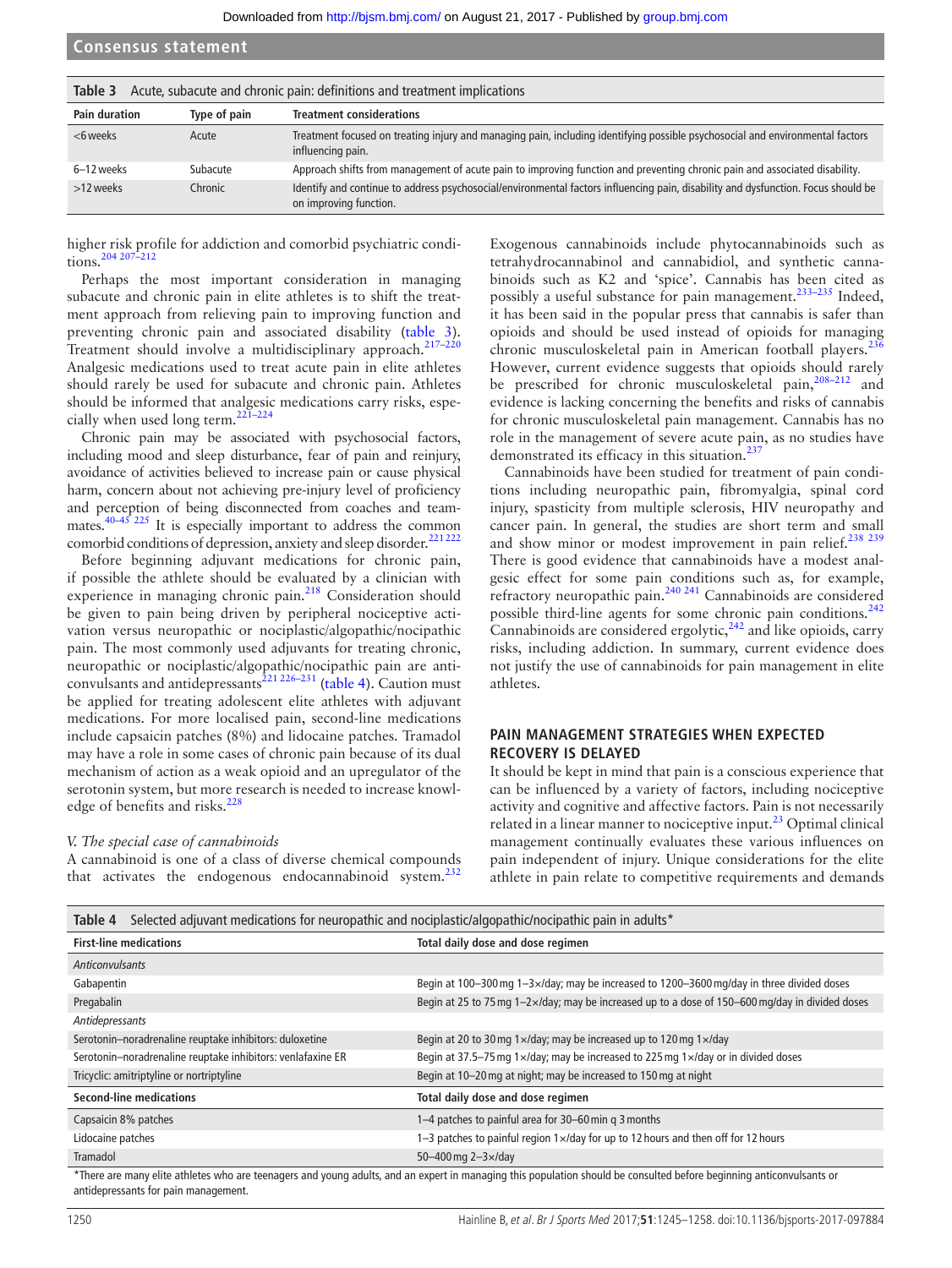

<span id="page-6-0"></span>**Figure 1** Pain variation following injury based on influences of pain. Adapted with permission, Butler DS and Moseley GL: *Explain Pain*, 2nd Edition, Noigroup Publications, 2013.

and relationships between the athlete and his/her professional and medical teams. The motivation of elite athletes to maximise bodily performance is another factor in pain assessment and has important implications for management in a clinically optimal and ethically appropriate manner.<sup>40-45</sup> 225

Pain management plans should be communicated openly with the athlete and all those involved in management of the athlete's injury, recovery and RTP. A plan for reassessment at critical time points should be established and clearly communicated to all parties, especially when athletes change their treating team during their recovery. This protocol should include the plan for injury and pain management and information about the predicted time course of pain, rehabilitation and key milestones. $^{200}$  $^{200}$  $^{200}$ 

In the acute phase, emphasis should be on reassuring the athlete and providing education about realistic expectations, the normal course of the injury and associated pain ([figure](#page-6-0) 1). $27 243$ The athlete should understand his/her role in optimising recovery. Accurate injury diagnosis underpins expectations about the path to recovery and pain resolution. Most athletes will recover from injury in the predicted manner.<sup>244</sup> However, monitoring recovery closely, quickly identifying any deviation from the predicted path ([figure](#page-6-0) 1) and re-assessing if recovery is not occurring as predicted are all of critical importance.

There is ample literature and clinical experience regarding anticipated recovery from many sport injuries.<sup>[244–251](#page-12-14)</sup> [Box 2](#page-6-1) provides a checklist that can be used clinically to evaluate need for further assessment. When pain fails to improve as expected, or changes in its distribution or quality, a prompt reevaluation is indicated, with three distinct but related objectives: (1) determination of whether the initial diagnosis is correct; (2) determination of whether the *injury* is healing as expected; and (3) identification of important non-injury factors that may be influencing the pain. Each objective may require assessment by a different clinician, further imaging or other testing. In most cases, the physical therapist (or other treating clinician such as

athletic trainer) should be involved in monitoring recovery milestones, minimising impact of the injury and optimising return to performance. When the athlete's pain interferes with recovery in an atypical manner, the physical therapist and other treating clinicians must assess and respond to possible contributors, including biomechanics and the kinetic chain continuum, and psychosocial and contextual domains[.23 252 253](#page-8-7)

There are two clear triggers for involving psychological assessment and treatment: (1) the clinician may identify psychosocial issues likely contributing to poor recovery and requiring a specialist; or (2) pain and function have not improved as expected within a few weeks after injury.<sup>27 246 247</sup> 250 251 A psychologist can assess modifiable psychosocial influences on pain, treatment adherence and pain-related performance issues, and work with the athlete to address these barriers to recovery. Key psychosocial factors associated with poor treatment adherence and outcomes after sport injury include mood

## **Box 2 Checklist to assess need for further evaluation**

<span id="page-6-1"></span>(Positive response indicates risk of deviation from the predicted path to recovery)

- ► Is the pain worsening, spreading or both?
- ► Is pain occurring at rest or during the night?
- ► Has any new pain emerged in other anatomical locations?
- ► Does the pain fluctuate in a manner not explained by mechanical load?
- ► Does the pain seem out of proportion to the severity of the injury?
- $\blacktriangleright$  Is the quality of the pain changing or is the pain becoming more distressing?
- ► Has the athlete's expectations of recovery changed for the worse?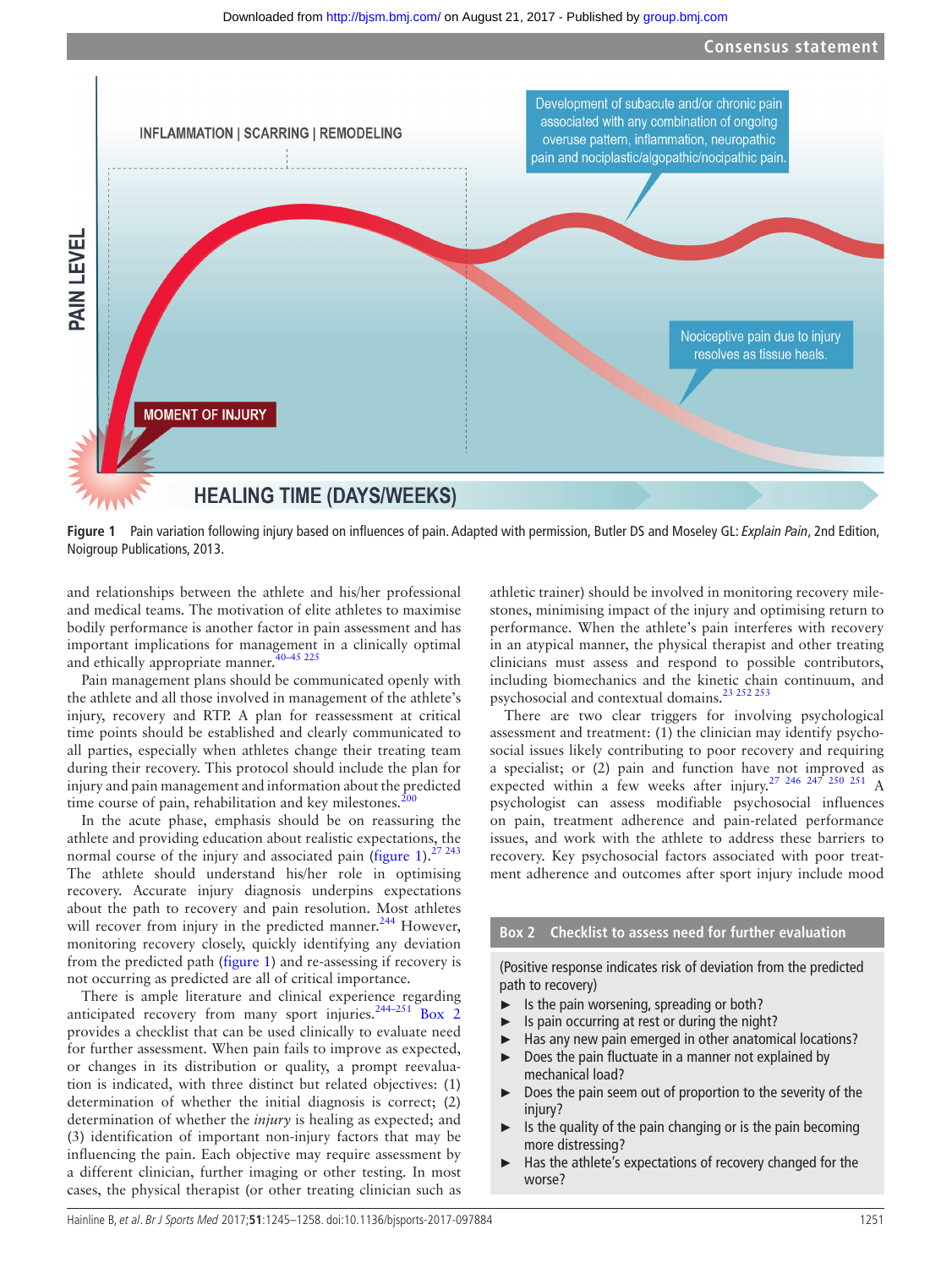|                                | <b>Table 5</b> 2017 WADA Prohibited List                                                                                                                                                                                                                                                                              |  |
|--------------------------------|-----------------------------------------------------------------------------------------------------------------------------------------------------------------------------------------------------------------------------------------------------------------------------------------------------------------------|--|
| <b>Prohibited at all times</b> |                                                                                                                                                                                                                                                                                                                       |  |
| Prohibited<br>substances       | $\triangleright$ S0: Non-approved substances<br>$\triangleright$ S1: Anabolic agents<br>S2: Peptide hormones, growth factors, related substance<br>and mimetics<br>$\triangleright$ S3: Beta-2 agonists<br>$\triangleright$ S4: Hormone and metabolic modulators<br>$\triangleright$ S5: Diuretics and masking agents |  |
| Prohibited methods             | • M1: Manipulation of blood and blood components<br>$\triangleright$ M2: Chemical and physical manipulation<br>M3: Gene doping                                                                                                                                                                                        |  |
| Prohibited in competition only |                                                                                                                                                                                                                                                                                                                       |  |
| Prohibited                     | Stimulants                                                                                                                                                                                                                                                                                                            |  |

| substances in all                                            | $\blacktriangleright$ Narcotics                                                                                                                                                                                                                       |
|--------------------------------------------------------------|-------------------------------------------------------------------------------------------------------------------------------------------------------------------------------------------------------------------------------------------------------|
| sports                                                       | Buprenorphine; dextromoramide; diamorphine (heroin);<br>fentanyl and its derivatives; hydromorphone; methadone;<br>morphine; nicomorphine; oxycodone; oxymorphone;<br>pentazocine; pethidine<br>$\blacktriangleright$ Cannabinoids<br>Glucocorticoids |
| Prohibited<br>substances in select > Beta-blockers<br>sports | Alcohol                                                                                                                                                                                                                                               |

WADA, World Anti-Doping Agency.

disturbance, fear of reinjury, concern about not achieving preinjury level of proficiency and feeling disconnected from coaches and teammates.<sup>[19 23 252–255](#page-8-5)</sup> Other more general psychosocial influences include anxiety, stress, catastrophising (excessively negative appraisals of pain and its implications), depression and maladaptive fear of pain and re-injury and consequent avoidance of activities believed to increase pain, cause physical harm or both.[23 41 43 225 253](#page-8-7) Finally, other mental health problems (eg, eating or substance use disorders) can also impede recovery and require a psychologist's intervention. The assessment must also evaluate the context and meaning of the prolonged pain and slow return to performance.<sup>251 256</sup>

#### **Antidoping issues in pain management**

'Narcotic Analgesics' was a category of the initial IOC 'Prohibited' list.[167](#page-11-15) The 'Narcotics' section was retained in the 'Prohibited List' developed by the WADA, its IOC successor (see table 5). Cannabis was also added to the WADA Prohibited List. Despite public perception that analgesic use might allow athletes to enhance performance, there is scant evidence to support this hypothesis, as noted below.

Substances or categories may be added or subtracted to the Prohibited List annually, via a process that includes extensive stakeholder feedback and deliberation by experts, based on the latest scientific evidence available. A substance will be considered for inclusion in the Prohibited List if it meets two out of the three following criteria:

- ► Use of the substance would enhance or has the potential to enhance sport performance.
- ► Use of the substance poses an actual or potential health risk.
- ► Use of the substance would be seen as contrary to the 'spirit of sport'.

Therapeutic Use Exemptions (TUEs) allow the use of a prohib-ited substance to treat legitimate medical conditions or injury.<sup>[259](#page-12-16)</sup> The criteria for granting a TUE include the following:

The absence of treatment would pose a significant detriment to the athlete's health.

- Treatment will produce no performance-enhancing effect, other than the return to the athlete's normal state of health.
- No reasonable permitted therapeutic alternative exists.

TUEs can also be provided retroactively, if the treatment was provided in an acute situation. Retroactive TUEs are also allowed under exceptional circumstances, such as insufficient opportunity to submit an application.

There is limited literature to suggest that any analgesics enhance performance. Small, unblinded studies typically involving non-elite subjects have suggested that paracetamol can improve time to exhaustion<sup>260</sup> or decrease perceived exertion in a graded run.<sup>261 262</sup> NSAIDs have no effect on sprinting,<sup>263</sup> vertical jumping or endurance running performance but can decrease soreness.<sup>2</sup> <sup>263–265</sup> Opioids can decrease pain<sup>265</sup> and increase anaerobic performance<sup>265</sup> but not overall physical performance after muscle damage.<sup>265</sup> Opioids can increase tolerance to pain  $\frac{1}{2}$ associated with tourniquet-induced ischaemia, $\frac{266}{2}$  but the translation to elite athlete performance is unclear. Attenuated afferent feedback following opioid use may cause a greater rate of accumulation of muscle metabolites and excessive development of peripheral muscle fatigue.<sup>267</sup> Cannabis can reduce anxiety,<sup>[242 268](#page-12-13)</sup> but no ergogenic effects have been demonstrated.<sup>[242 269](#page-12-13)</sup>

Pain management decisions should be made carefully, respecting confidentiality issues and ensuring appropriate consent where appropriate. The use of analgesics should be guided by pain severity and anticipated RTP, as noted above, and by the core principles described in this consensus document. Items on the Prohibited List should be used sparingly to globally regulate this important area of professional practice and allow individualised yet responsible treatment.

## **Special considerations: Paralympic at hletes**

Para-athletes can experience more pain than their able-bodied counterparts, perhaps because of an increased incidence of inju-ries in their sports, or the nature of a specific impairment.<sup>[270 271](#page-12-23)</sup> Although pain or discomfort in para-athletes can be a common clinical feature among those within each of the 10 recognised impairment categories, more severe pain can occur in those experiencing stump pain, phantom limb pain, spasticity-related pain or in those who have suffered spinal cord injuries.<sup>[272](#page-12-24)</sup>

Central neuropathic pain is common in athletes following a spinal cord injury or stroke or in those with multiple sclerosis.<sup>273</sup> One study estimated the incidence of neuropathic pain following a spinal cord injury to be 53% for neuropathic pain at the level of the lesion, and 27% for neuropathic pain below the level of the lesion.<sup>[274](#page-12-26)</sup> Phantom limb pain can affect up to 80% of lower limb amputees, and pain in the stump residuum can occur in  $55\% - 76\%$  of these individuals.<sup>275</sup> Chronic musculoskeletal pain is estimated to occur in 60%–80% of individuals with cerebral palsy and reflects increased muscle tone, dystonia and spasticity. $276 277$  The use of pain medications, particularly those used to treat chronic neuropathic pain, is therefore higher in para-athletes than in their able-bodied counterparts.<sup>278</sup> 279

## **Ethical issues**

Understanding how pain is experienced by an athlete is important.[280](#page-13-2) Part of the socialisation of athletes in male sport includes a degree of (hyper)masculinisation, leading to efforts to disregard or downplay pain and injury.[281](#page-13-3) Similar norms may exist in women's and girls' sports.<sup>282</sup> More recently, the literature has addressed the phenomenology (felt experience) of pain<sup>283</sup>; pain may be an everyday experience for elite athletes, and an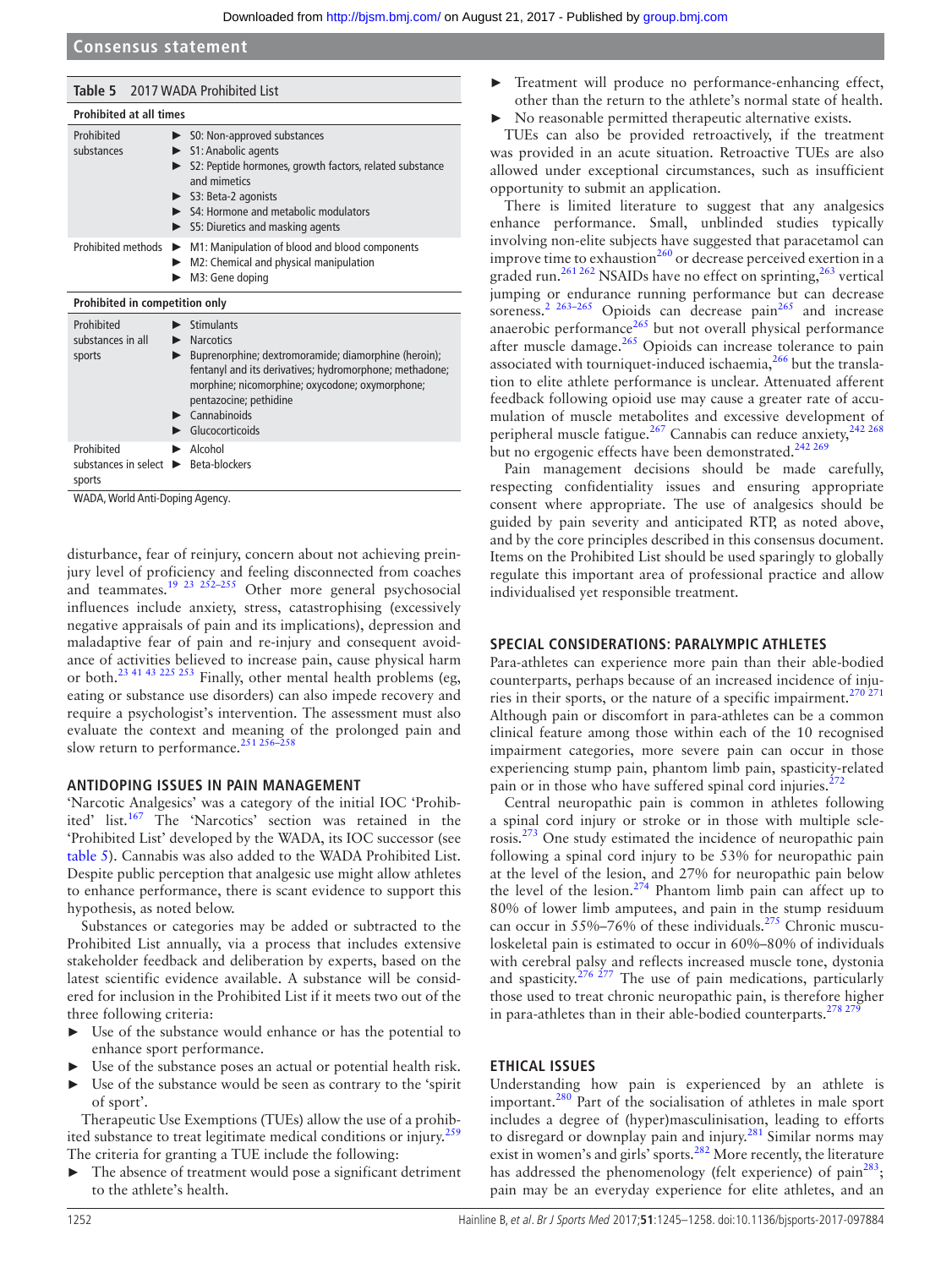abrupt change in pain experience may indicate a clinically rele-vant change in biomechanical, psychological or social factors.<sup>[284](#page-13-6)</sup>

Managing pain in elite athletes must account for the tension between ignoring or masking pain versus understanding the protective role of pain in the presence of injury. The IOC medical code is clear in this regard and asserts that 'The health and the welfare of athletes are pre-eminent and prevail over competitive, economic, legal or political considerations'.[285](#page-13-7) This principle emphasises the primacy and protects the integrity of the clinical encounter, which is pre-eminent in ensuring appropriate pain management. Pain and injury mechanisms can be complex; the clinician must have appropriate time and space to diagnose and delineate treatment options.

The principle of respect for patient autonomy is codified in procedures for informed consent.[286](#page-13-8) These processes seek to assure the patient's comprehension and his/her voluntary decision making. It is not always clear when an athlete makes an informed choice to 'play through pain' and when he/she may be under duress from stakeholders within their sports environment.<sup>287–289</sup> The principle of non-maleficence (do no harm) must guide the clinician's actions and recommendations to the patient in acute pain. In chronic pain contexts, however, there are broader opportunities for discussions with the patient, including an evaluation of short-term and long-term goals, the potential for emotional conflicts that may arise with prolonged suffering and the possibility of more pronounced external influences on ethical decision making[.280 290](#page-13-2) Therefore, an informed and well-documented discussion should occur between the clinician, the broader healthcare team and the athlete when considering approaches to the management of chronic pain.<sup>[291](#page-13-10)</sup>

#### **Future directions**

Pain management in the elite athlete should always follow principles of good medicine, be multidisciplinary and occur with the understanding that pain and injury are not the same. Further research and increased consistency in measures and methods across studies are needed to better understand the incidence and prevalence of analgesic medication use in sport, and the benefits and risks of various pharmacological and non-pharmacological treatments, and their combinations, for specific pain presentations. There is an urgent need to increase awareness of sports medicine physicians of recent advances in the understanding of pain and its management through evidence-based guidance, as well as for increased research on pain and its management in elite athletes, in order to improve treatment of this important problem. Given that pain is commonly self-managed by athletes using over-the-counter pain medications or supplements, information specifically aimed at athletes on the safe and efficacious use of pain medications is also warranted.

#### **Author affiliations**

- <sup>1</sup>National Collegiate Athletic Association (NCAA), Indianapolis, Indiana, USA
- 2 Stellenbosch University, Stellenbosch, South Africa
- <sup>3</sup>World Anti-Doping Agency, Montreal, Canada
- 4 International Olympic Committee, Lausanne, Switzerland
- 5 Aichi Medical University, Nagakute, Japan
- 6 Department of Neurology, Schulthess Clinic Zurich, Zürich, Switzerland
- <sup>7</sup>Department of Health Policy and Management, Indiana University, Indianapolis, Indiana, USA
- 8 University of Washington, Seattle, Washington, USA
- 9 Swansea University, Swansea, UK
- <sup>10</sup>University of Calgary, Calgary, Canada
- 11University of South Australia, Adelaide, South Australia
- <sup>12</sup>University of Ibadan College of Medicine, Ibadan, Nigeria
- 13Cricket Australia, Melbourne, Australia
- <sup>14</sup>University of Ottawa Heart Institute, Ottawa, Canada

<sup>15</sup>Chief Medical Adviser, Koninklijke Nederlandse Lawn Tennis Bond (KNLTB), Amersfoort, The Netherlands

- <sup>16</sup>Oslo University, Oslo, Norway
- 17Hanover Medical School, Hanover, Germany
- <sup>18</sup>East Kent Hospitals University NHS Foundation Trust, Canterbury, Great Britain
- <sup>19</sup>Mark Stuart, Bpharm FFRPS FRPharmS, BJM, London, UK
- 20University of Washington, Seattle, Washington, USA
- 21MBBS MRCP, McGill University Health Centre, Montreal, Canada

<sup>22</sup>International Olympic Committee Medical and Scientific Games Group, Lausanne, Switzerland

**Disclaimer** This consensus paper provides an overview of pain management issues in elite athletes that are important to physicians and other clinicians who treat elite athletes. It is not intended as a clinical practice guideline or legal standard of care and should not be interpreted as such. This consensus paper serves as a guide and, as such, is of a general nature, consistent with the reasonable practice of the healthcare professional. Individual treatment will depend on the facts and circumstances specific to each individual case.

#### **Competing interests** None declared.

**Provenance and peer review** Not commissioned; externally peer reviewed.

© Article author(s) (or their employer(s) unless otherwise stated in the text of the article) 2017. All rights reserved. No commercial use is permitted unless otherwise expressly granted.

#### **References**

- <span id="page-8-0"></span>1 Huang SH, Johnson K, Pipe AL. The use of dietary supplements and medications by Canadian athletes at the Atlanta and Sydney Olympic Games. [Clin J Sport Med](http://dx.doi.org/10.1097/01.jsm.0000194766.35443.9c) 2006;16:27–33.
- <span id="page-8-1"></span>2 Da Silva ER, De Rose EH, Ribeiro JP, et al. Non-steroidal anti-inflammatory use in the XV Pan-American Games (2007). [Br J Sports Med](http://dx.doi.org/10.1136/bjsm.2009.065342) 2011;45:91-4.
- 3 Tscholl P, Junge A, Dvorak J. The use of medication and nutritional supplements during FIFA World Cups 2002 and 2006. [Br J Sports Med](http://dx.doi.org/10.1136/bjsm.2007.045187) 2008;42:725-30.
- 4 Derman EW, Schwellnus MP. Pain management in sports medicine: Use and abuse of anti-inflammatory and other agents. [South African Family Practice](http://dx.doi.org/10.1080/20786204.2010.10873927) 2010;52:27–32.
- <span id="page-8-2"></span>5 Sawyer GA, Anderson BC, Raukar NP, et al. Intramuscular ketorolac injections in the athlete. [Sports Health](http://dx.doi.org/10.1177/1941738112439686) 2012;4:319–27.
- 6 Warden SJ. Prophylactic use of NSAIDs by Athletes: a risk/benefit assessment. [Phys](http://dx.doi.org/10.3810/psm.2010.04.1770)  [Sportsmed](http://dx.doi.org/10.3810/psm.2010.04.1770) 2010;38:132–8.
- 7 Corrigan B, Kazlauskas R. Medication Use in Athletes selected for doping control at the Sydney Olympics (2000). [Clinical Journal of Sport Medicine](http://dx.doi.org/10.1097/00042752-200301000-00007) 2003;13:33-40.
- <span id="page-8-4"></span>Alaranta A, Alaranta H, Heliövaara M, et al. Ample use of physician-prescribed medications in finnish elite Athletes. [Int J Sports Med](http://dx.doi.org/10.1055/s-2006-923811) 2006;27:919-25.
- 9 Suzic Lazic J, Dikic N, Radivojevic N, et al. Dietary supplements and medications in elite sport - polypharmacy or real need? [Scand J Med Sci Sports](http://dx.doi.org/10.1111/j.1600-0838.2009.01026.x) 2011;21:260-7.
- 10 Thuyne WV, Delbeke FT. Declared use of medication in sports. [Clin J Sport Med](http://dx.doi.org/10.1097/JSM.0b013e318163f220) 2008;18:143–7.
- <span id="page-8-3"></span>11 Tscholl P, Alonso JM, Dollé G, et al. The use of drugs and nutritional supplements in top-level track and field athletes. [Am J Sports Med](http://dx.doi.org/10.1177/0363546509344071) 2010;38:133-40.
- 12 Outram SM, Stewart B. Condemning and condoning: Elite amateur cyclists' perspectives on drug use and professional cycling. [Int J Drug Policy](http://dx.doi.org/10.1016/j.drugpo.2015.01.007) 2015;26:682–7.
- 13 Tricker R. Painkilling drugs in collegiate athletics: knowledge, attitudes, and use of student athletes. [J Drug Educ](http://dx.doi.org/10.2190/N1K3-V8BK-90GH-TTHU) 2000;30:313-24.
- 14 Taioli E. Use of permitted drugs in Italian professional soccer players. [Br J Sports Med](http://dx.doi.org/10.1136/bjsm.2006.034405) 2007;41:439–41.
- 15 Küster M, Renner B, Oppel P, et al. Consumption of analgesics before a marathon and the incidence of cardiovascular, gastrointestinal and renal problems: a cohort study. **[BMJ Open](http://dx.doi.org/10.1136/bmjopen-2012-002090) 2013**;3:e002090.
- 16 Warner DC, Schnepf G, Barrett MS, et al. Prevalence, attitudes, and behaviors related to the use of nonsteroidal anti-inflammatory drugs (NSAIDs) in student athletes. J Adolesc Health 2002;30:150–3.
- 17 Paoloni JA, Milne C, Orchard J, et al. Non-steroidal anti-inflammatory drugs in sports medicine: guidelines for practical but sensible use. [Br J Sports Med](http://dx.doi.org/10.1136/bjsm.2009.059980) 2009;43:863-5.
- 18 Tsitsimpikou C, Tsiokanos A, Tsarouhas K, et al. Medication use by athletes at the Athens 2004 Summer Olympic Games. [Clin J Sport Med](http://dx.doi.org/10.1097/JSM.0b013e31818f169e) 2009;19:33-8.
- <span id="page-8-5"></span>19 Hainline B, Turner J, Caneiro J, et al. Pain in elite athletes: neurophysiological, biomechanical and psychosocial considerations. Br J Sports Med 2017;51:1259-64.
- <span id="page-8-6"></span>20 Loeser JD, Treede RD. The Kyoto protocol of IASP basic pain terminology. [Pain](http://dx.doi.org/10.1016/j.pain.2008.04.025) 2008;137:473–7.
- 21 Vardeh D, Mannion RJ, Woolf CJ. Toward a Mechanism-Based approach to pain diagnosis. *[J Pain](http://dx.doi.org/10.1016/j.jpain.2016.03.001)* 2016;17(9 Suppl):T50-T69.
- <span id="page-8-8"></span>22 Jensen TS, Baron R, Haanpää M, et al. A new definition of neuropathic pain. [Pain](http://dx.doi.org/10.1016/j.pain.2011.06.017) 2011;152:2204–5.
- <span id="page-8-7"></span>23 Kosek E, Cohen M, Baron R, et al. Do we need a third mechanistic descriptor for chronic pain states? [Pain](http://dx.doi.org/10.1097/j.pain.0000000000000507) 2016;157:1382-6.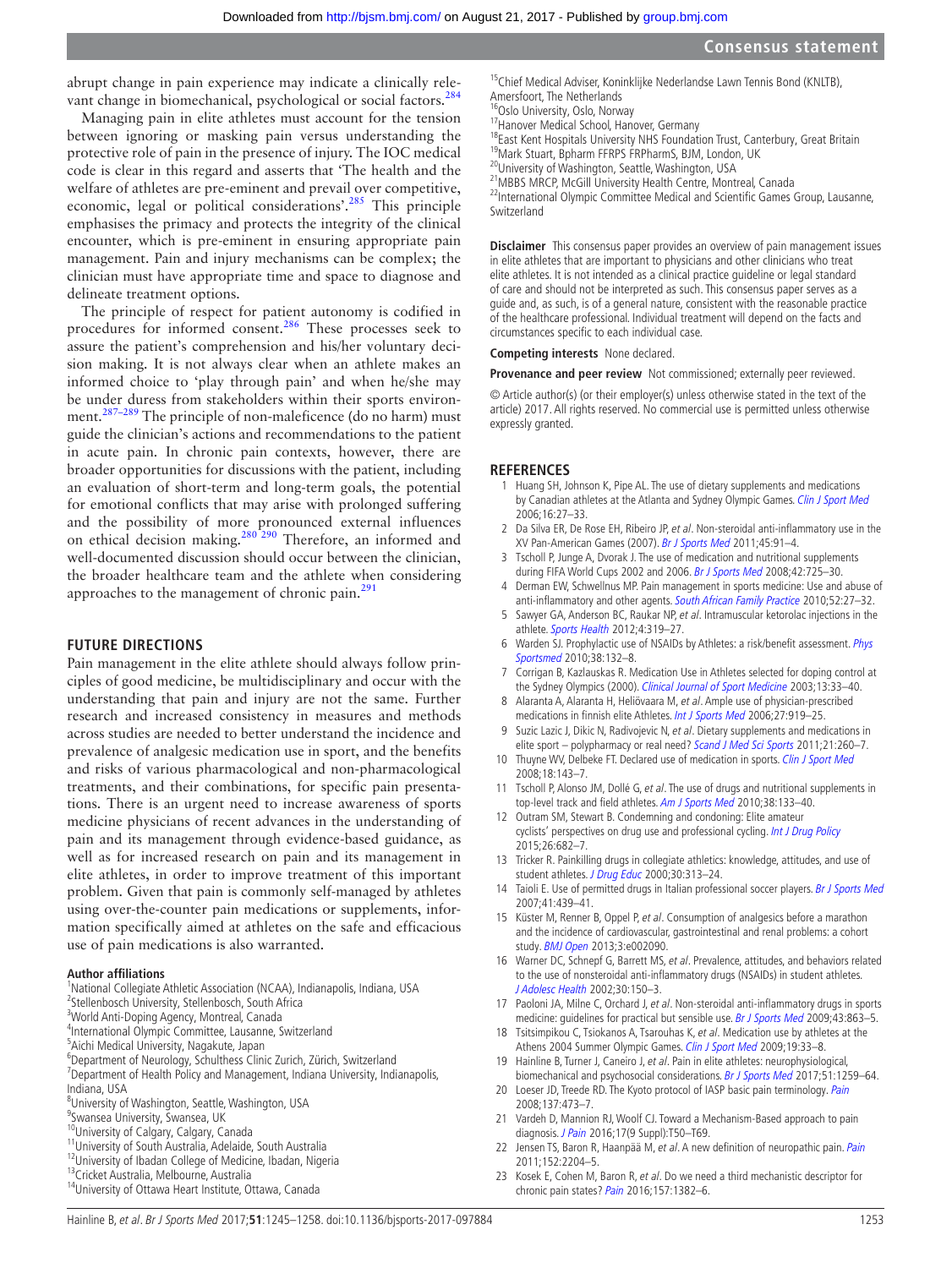- <span id="page-9-0"></span>24 Tracey I, Mantyh PW. The cerebral signature for pain perception and its modulation. [Neuron](http://dx.doi.org/10.1016/j.neuron.2007.07.012) 2007;55:377–91.
- <span id="page-9-1"></span>25 Engebretsen L, Soligard T, Steffen K, et al. Sports injuries and illnesses during the London Summer Olympic Games 2012. [Br J Sports Med](http://dx.doi.org/10.1136/bjsports-2013-092380) 2013;47:407–14.
- <span id="page-9-2"></span>26 Swenson DM, Yard EE, Fields SK, et al. Patterns of recurrent injuries among US high school Athletes, 2005-2008. [Am J Sports Med](http://dx.doi.org/10.1177/0363546509332500) 2009;37:1586-93.
- <span id="page-9-3"></span>27 Steindler A. Kinesiology of the human body: under normal and pathological conditions. Springfield, IL: Charles C Thomas Pub Ltd, 1955.
- <span id="page-9-4"></span>28 Prien A, Mountjoy M, Miller J, et al. Injury and illness in aquatic sport: how high is the risk? A comparison of results from three FINA World Championships. Br J Sports [Med](http://dx.doi.org/10.1136/bjsports-2016-096075) 2017:51
- 29 DiFiori JP, Benjamin HJ, Brenner J, et al. Overuse injuries and burnout in youth sports: a position statement from the American Medical Society for Sports Medicine. Clin J [Sport Med](http://dx.doi.org/10.1097/JSM.0000000000000060) 2014;24:3–20.
- <span id="page-9-5"></span>30 Paterno MV, Taylor-Haas JA, Myer GD, et al. Prevention of overuse sports injuries in the young athlete. [Orthop Clin North Am](http://dx.doi.org/10.1016/j.ocl.2013.06.009) 2013;44:553-64.
- 31 Gabbett TJ. The training-injury prevention paradox: should athletes be training smarter and harder? [Br J Sports Med](http://dx.doi.org/10.1136/bjsports-2015-095788) 2016;50:273–80.
- <span id="page-9-6"></span>32 Hulin BT, Gabbett TJ, Lawson DW, et al. The acute: chronic workload ratio predicts injury: high chronic workload may decrease injury risk in elite rugby league players. [Br J Sports Med](http://dx.doi.org/10.1136/bjsports-2015-094817) 2016;50:231–6.
- <span id="page-9-7"></span>33 Fagher K, Jacobsson J, Timpka T, et al. The Sports-Related Injuries and Illnesses in Paralympic Sport Study (SRIIPSS): a study protocol for a prospective longitudinal study. [BMC Sports Sci Med Rehabil](http://dx.doi.org/10.1186/s13102-016-0053-x) 2016;8:28-37.
- <span id="page-9-8"></span>34 Yang J, Tibbetts AS, Covassin T, et al. Epidemiology of overuse and acute injuries among competitive collegiate athletes. [J Athl Train](http://dx.doi.org/10.4085/1062-6050-47.2.198) 2012;47:198-204.
- 35 Moseley GL, Butler DS. Fifteen years of explaining pain: The Past, present, and future. [J Pain](http://dx.doi.org/10.1016/j.jpain.2015.05.005) 2015;16:807–13.
- 36 Moseley GL, Vlaeyen JW. Beyond nociception: the imprecision hypothesis of chronic pain. [Pain](http://dx.doi.org/10.1016/j.pain.0000000000000014) 2015;156:35–8.
- <span id="page-9-9"></span>37 Wallwork SB, Bellan V, Catley MJ, et al. Neural representations and the cortical body matrix: implications for sports medicine and future directions. [Br J Sports Med](http://dx.doi.org/10.1136/bjsports-2015-095356) 2016;50:990–6.
- 38 Grant ME, Steffen K, Glasgow P, et al. The role of sports physiotherapy at the London 2012 Olympic Games. [Br J Sports Med](http://dx.doi.org/10.1136/bjsports-2013-093169) 2014;48:63-70.
- 39 Rajan P, Bellare B. Referring doctors' perspectives about Physiotherapy management for chronic musculoskeletal pain. [International Journal of Therapies and](http://dx.doi.org/10.5455/ijtrr.00000018)  [Rehabilitation Research](http://dx.doi.org/10.5455/ijtrr.00000018) 2013;2:15–21.
- <span id="page-9-10"></span>40 Spetch LA, Kolt GS. Adherence to sport injury rehabilitation: implications for sports medicine providers and researchers. *[Physical Therapy in Sport](http://dx.doi.org/10.1054/ptsp.2001.0062)* 2001;2:80–90.
- 41 Ardern CL, Webster KE, Taylor NF, et al. Return to sport following anterior cruciate ligament reconstruction surgery: a systematic review and meta-analysis of the state of play. [Br J Sports Med](http://dx.doi.org/10.1136/bjsm.2010.076364) 2011;45:596–606.
- 42 Czuppon S, Racette BA, Klein SE, et al. Variables associated with return to sport following anterior cruciate ligament reconstruction: a systematic review. Br J Sports [Med](http://dx.doi.org/10.1136/bjsports-2012-091786) 2014;48:356–64.
- 43 Lentz TA, Zeppieri G, George SZ, et al. Comparison of physical impairment, functional, and psychosocial measures based on fear of reinjury/lack of confidence and return-to-sport status after ACL reconstruction. [Am J Sports Med](http://dx.doi.org/10.1177/0363546514559707) 2015;43:345–53.
- <span id="page-9-11"></span>44 te Wierike SC, van der Sluis A, van den Akker-Scheek I, et al. Psychosocial factors influencing the recovery of athletes with anterior cruciate ligament injury: a systematic review. [Scand J Med Sci Sports](http://dx.doi.org/10.1111/sms.12010) 2013;23:527–40.
- 45 Forsdyke D, Smith A, Jones M, et al. Psychosocial factors associated with outcomes of sports injury rehabilitation in competitive athletes: a mixed studies systematic review. [Br J Sports Med](http://dx.doi.org/10.1136/bjsports-2015-094850) 2016;50:537-44.
- Podlog L, Heil J, Schulte S. Psychosocial factors in sports injury rehabilitation and return to play. [Phys Med Rehabil Clin N Am](http://dx.doi.org/10.1016/j.pmr.2014.06.011) 2014;25:915-30.
- 47 Denegar CR SE, Saliba S. Therapeutic modalities for musculoskeletal injuries. 4 ed: Human Kinetics Publishers, 2015.
- <span id="page-9-17"></span>48 Knight KKK, Draper DO. Therapeutic modalities: the Art and Science: lippincott Williams & Williams, 2012.
- <span id="page-9-16"></span>49 Best TM, Hunter R, Wilcox A, et al. Effectiveness of sports massage for recovery of skeletal muscle from strenuous exercise. [Clin J Sport Med](http://dx.doi.org/10.1097/JSM.0b013e31818837a1) 2008;18:446-60.
- <span id="page-9-12"></span>50 Elboim-Gabyzon M, Rozen N, Laufer Y. Does neuromuscular electrical stimulation enhance the effectiveness of an exercise programme in subjects with knee osteoarthritis? A randomized controlled trial. [Clin Rehabil](http://dx.doi.org/10.1177/0269215512456388) 2013;27:246-57.
- 51 Leal-Junior EC. Photobiomodulation therapy in skeletal muscle: from exercise performance to muscular dystrophies. [Photomed Laser Surg](http://dx.doi.org/10.1089/pho.2015.9851) 2015;33:53–4.
- 52 Bjordal JM, Johnson MI, Iversen V, et al. Low-level laser therapy in acute pain: a systematic review of possible mechanisms of action and clinical effects in randomized placebo-controlled trials. [Photomed Laser Surg](http://dx.doi.org/10.1089/pho.2006.24.158) 2006;24:158–68.
- 53 Nogueira AC, Júnior MJ. The effects of laser treatment in tendinopathy: a systematic review. [Acta Ortop Bras](http://dx.doi.org/10.1590/1413-78522015230100513) 2015;23:47–9.
- <span id="page-9-13"></span>54 Tumilty S, Mani R, Baxter GD. Photobiomodulation and eccentric exercise for Achilles tendinopathy: a randomized controlled trial. [Lasers Med Sci](http://dx.doi.org/10.1007/s10103-015-1840-4) 2016;31:127-35.
- 55 De Marchi T, Machado GP SVM , et al. Does photobiomodulation therapy work better than cryotherapy in muscle recovery after a high-intensity exercise?

A randomized, double-blind, placebo-controlled clinical trial. Lasers Med Sci 2017;34:429–37.

- <span id="page-9-14"></span>56 Malanga GA, Yan N, Stark J. Mechanisms and efficacy of heat and cold therapies for musculoskeletal injury. [Postgrad Med](http://dx.doi.org/10.1080/00325481.2015.992719) 2015:127:57-65
- <span id="page-9-15"></span>57 Yu H, Randhawa K, Côté P, et al. The effectiveness of physical agents for Lower-Limb Soft tissue injuries: a systematic review. [J Orthop Sports Phys Ther](http://dx.doi.org/10.2519/jospt.2016.6521) 2016:46:523-54.
- 58 Desmeules F, Boudreault J, Roy JS, et al. The efficacy of therapeutic ultrasound for rotator cuff tendinopathy: A systematic review and meta-analysis. [Phys Ther Sport](http://dx.doi.org/10.1016/j.ptsp.2014.09.004) 2015;16:276–84.
- 59 Feger MA, Herb CC, Fraser JJ, et al. Supervised rehabilitation versus home exercise in the treatment of acute ankle sprains: a systematic review. [Clin Sports Med](http://dx.doi.org/10.1016/j.csm.2014.12.001) 2015;34:329–46.
- 60 Feger MA, Goetschius J, Love H, et al. Electrical stimulation as a treatment intervention to improve function, edema or pain following acute lateral ankle sprains: a systematic review. [Phys Ther Sport](http://dx.doi.org/10.1016/j.ptsp.2015.01.001) 2015;16:361-9.
- <span id="page-9-20"></span>61 Sisk TD, Stralka SW, Deering MB, et al. Effect of electrical stimulation on quadriceps strength after reconstructive surgery of the anterior cruciate ligament. Am J Sports [Med](http://dx.doi.org/10.1177/036354658701500304) 1987;15:215–20.
- 62 Brummitt J. The role of massage in sports performance and rehabilitation: current evidence and future direction. N Am J Sports Phys Ther 2008;3:7.
- 63 Poppendieck WWM, Ferrauti A , et al. Massage and performance recovery and injury prevention. Sports Medicine 2016;46:183-204.
- <span id="page-9-18"></span>64 Weerapong P, Hume PA, Kolt GS. The mechanisms of massage and effects on performance, muscle recovery and injury prevention. [Sports Med](http://dx.doi.org/10.2165/00007256-200535030-00004) 2005;35:235-56.
- Quintner JL, Bove GM, Cohen ML. A critical evaluation of the trigger point phenomenon. [Rheumatology](http://dx.doi.org/10.1093/rheumatology/keu471) 2015;54:392-9.
- 66 Mauntel TC, Clark MA, Padua DA. Effectiveness of Myofascial Release Therapies on Physical Performance Measurements: A Systematic Review. [Athletic Training & Sports](http://dx.doi.org/10.3928/19425864-20140717-02) [Health Care](http://dx.doi.org/10.3928/19425864-20140717-02) 2014;6:189–96.
- Meakins A. Soft tissue sore spots of an unknown origin. [Br J Sports Med](http://dx.doi.org/10.1136/bjsports-2014-094502) 2015;49:348.
- <span id="page-9-19"></span>68 Dommerholt J, Bron C, Franssen J. Myofascial trigger Points: an evidence-informed review. [Journal of Manual & Manipulative Therapy](http://dx.doi.org/10.1179/106698106790819991) 2006;14:203-21.
- 69 Cox J, Varatharajan S, Côté P, et al. Are Acupuncture Therapies Effective for the management of musculoskeletal disorders fo the Extremeties? A systematic review by the Ontario Protocol for Traffic INjury Management (Optima) Collaboration. The Journal of Orthopaedic and Sports Physical Therapy 2016;46:409–29.
- 70 Barlas P, Robinson J, Allen J, et al. Lack of effect of acupuncture upon signs and symptoms of delayed onset muscle soreness. Clin Physiol 2000;20:449-56.
- 71 Kleinhenz J, Streitberger K, Windeler J, et al. Randomised clinical trial comparing the effects of acupuncture and a newly designed placebo needle in rotator cuff tendinitis. Pain 1999;83:235-41.
- 72 Tejero-Fernández V, Membrilla-Mesa M, Galiano-Castillo N, et al. Immunological effects of massage after exercise: A systematic review. [Phys Ther Sport](http://dx.doi.org/10.1016/j.ptsp.2014.07.001) 2015;16:187–92.
- 73 Gerwin RD, Dommerholt J, Shah JP. An expansion of Simons' integrated hypothesis of trigger point formation. [Curr Pain Headache Rep](http://dx.doi.org/10.1007/s11916-004-0069-x) 2004;8:468–75.
- 74 Simons DG, Travell JG, Simons LS, et al. Travell & Simons' Myofascial Pain and Dysfunction: The Trigger Point Manual. Volume 1. Philadelphia, PA: Lippincott Williams & Wilkins 1999.
- 75 Mora-Relucio R, Núñez-Nagy S, Gallego-Izquierdo T, et al. Experienced versus Inexperienced Interexaminer Reliability on Location and Classification of Myofascial Trigger Point Palpation to Diagnose Lateral Epicondylalgia: An Observational Cross-Sectional Study. [Evid Based Complement Alternat Med](http://dx.doi.org/10.1155/2016/6059719) 2016;2016:1-8.
- <span id="page-9-21"></span>76 Cambron JA, Dexheimer J, Coe P. Changes in blood pressure after various forms of therapeutic massage: a preliminary study. [J Altern Complement Med](http://dx.doi.org/10.1089/acm.2006.12.65) 2006;12:65–70.
- 77 Stone DA, Kerr CE, Jacobson E, et al. Patient expectations in placebo-controlled randomized clinical trials. [J Eval Clin Pract](http://dx.doi.org/10.1111/j.1365-2753.2004.00512.x) 2005;11:77-84.
- 78 Turner JA, Jensen MP, Warms CA, et al. Blinding effectiveness and association of pretreatment expectations with pain improvement in a double-blind randomized controlled trial. [Pain](http://dx.doi.org/10.1016/S0304-3959(02)00060-X) 2002;99:91-9.
- <span id="page-9-22"></span>79 Semino E. The adaptation of metaphors across genres. Review of Cognitive Linguistics 2011;9:130–52.
- 80 Sluka KA, Skyba DA, Radhakrishnan R, et al. Joint mobilization reduces hyperalgesia associated with chronic muscle and joint inflammation in rats. [J Pain](http://dx.doi.org/10.1016/j.jpain.2006.02.009) 2006;7:602-7.
- <span id="page-9-23"></span>81 Moss P, Sluka K, Wright A. The initial effects of knee joint mobilization on osteoarthritic hyperalgesia. [Man Ther](http://dx.doi.org/10.1016/j.math.2006.02.009) 2007;12:109-18.
- 82 Bennell K, Hinman R. Exercise as a treatment for osteoarthritis. Curr Opin Rheumatol 2005;17:634–40.
- 83 Jansen MJ, Viechtbauer W, Lenssen AF, et al. Strength training alone, exercise therapy alone, and exercise therapy with passive manual mobilisation each reduce pain and disability in people with knee osteoarthritis: a systematic review. [J Physiother](http://dx.doi.org/10.1016/S1836-9553(11)70002-9) 2011;57:11–20.
- 84 Burrows NJ, Booth J, Sturnieks DL, et al. Acute resistance exercise and pressure pain sensitivity in knee osteoarthritis: a randomised crossover trial. Osteoarthritis [Cartilage](http://dx.doi.org/10.1016/j.joca.2013.12.023) 2014;22:407–14.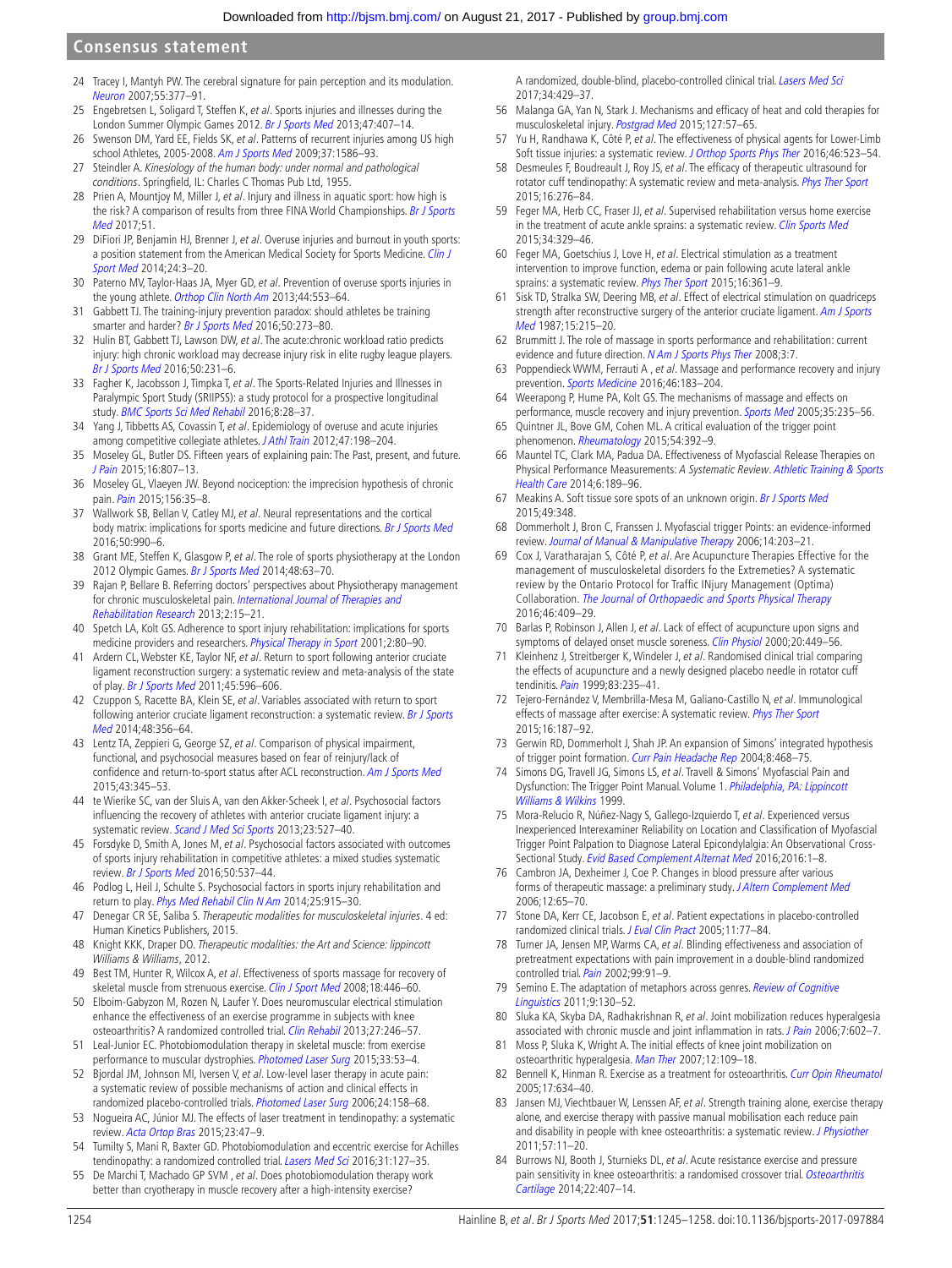- <span id="page-10-0"></span>85 Tanaka R, Ozawa J, Kito N, et al. Efficacy of strengthening or aerobic exercise on pain relief in people with knee osteoarthritis: a systematic review and meta-analysis of randomized controlled trials. [Clin Rehabil](http://dx.doi.org/10.1177/0269215513488898) 2013;27:1059–71.
- 86 Gusi N, Tomas-Carus P, Häkkinen A, et al. Exercise in waist-high warm water decreases pain and improves health-related quality of life and strength in the lower extremities in women with Fibromyalgia. [Arthritis Rheum](http://dx.doi.org/10.1002/art.21718) 2006;55:66-73.
- 87 Busch AJ, Schachter CL, Overend TJ, et al. Exercise for Fibromyalgia: a systematic review. J Rheumatol 2008;35:1130–44.
- 88 Kayo AH, Peccin MS, Sanches CM, et al. Effectiveness of physical activity in reducing pain in patients with Fibromyalgia: a blinded randomized clinical trial. [Rheumatol Int](http://dx.doi.org/10.1007/s00296-011-1958-z) 2012;32:2285–92.
- 89 Hooten WM, Qu W, Townsend CO, et al. Effects of strength vs aerobic exercise on pain severity in adults with Fibromyalgia: a randomized equivalence trial. [Pain](http://dx.doi.org/10.1016/j.pain.2012.01.020) 2012;153:915–23.
- 90 Jm T. Exercise in muscle pain disorder. PM&R: The journal of injury, function and rehabilitation 2012;4:889–93.
- 91 Busch A. Resistance exercise training for Fibromyalgia. The Cochrane Library: Cochrane Database of Systematic Reviews, 2012.
- 92 Larrson APA, Löfgren M, et al. Resistance exercise improves muscle strength, health status and pain intensity in Fibromyalgia: a randomized controlled trial. Arthritis Research &Amp. Therapy 2015;17:161.
- <span id="page-10-1"></span>93 Nelson NL. Muscle strengthening activities and fibromyalgia: a review of pain and strength outcomes. [J Bodyw Mov Ther](http://dx.doi.org/10.1016/j.jbmt.2014.08.007) 2015;19:370-6.
- 94 Ferrell BA, Josephson KR, Pollan AM, et al. A randomized trial of walking versus physical methods for chronic pain management. [Aging](http://dx.doi.org/10.1007/BF03340134) 1997;9:99-105.
- <span id="page-10-2"></span>95 Falla D, Jull G, Hodges P, et al. An endurance-strength training regime is effective in reducing myoelectric manifestations of cervical flexor muscle fatigue in females with chronic neck pain. [Clin Neurophysiol](http://dx.doi.org/10.1016/j.clinph.2005.12.025) 2006;117:828-37.
- <span id="page-10-3"></span>96 Boecker H, Sprenger T, Spilker ME, et al. The runner's high: opioidergic mechanisms in the human brain. [Cereb Cortex](http://dx.doi.org/10.1093/cercor/bhn013) 2008;18:2523-31.
- <span id="page-10-4"></span>97 Fuss J, Steinle J, Bindila L, et al. A runner's high depends on cannabinoid receptors in mice. [Proc Natl Acad Sci U S A](http://dx.doi.org/10.1073/pnas.1514996112) 2015;112:13105-8.
- 98 Gleeson M, Bishop NC, Stensel DJ, et al. The anti-inflammatory effects of exercise: mechanisms and implications for the prevention and treatment of disease. Nat Rev [Immunol](http://dx.doi.org/10.1038/nri3041) 2011;11:607–15.
- 99 Pagano RL, Fonoff ET, Dale CS, et al. Motor cortex stimulation inhibits thalamic sensory neurons and enhances activity of PAG neurons: possible pathways for antinociception. [Pain](http://dx.doi.org/10.1016/j.pain.2012.08.002) 2012;153:2359–69.
- 100 França NR, Toniolo EF, Franciosi AC, et al. Antinociception induced by motor cortex stimulation: somatotopy of behavioral response and profile of neuronal activation. [Behav Brain Res](http://dx.doi.org/10.1016/j.bbr.2013.05.019) 2013;250:211–21.
- 101 Fonoff ET, Dale CS, Pagano RL, et al. Antinociception induced by epidural motor cortex stimulation in naive conscious rats is mediated by the opioid system. Behav [Brain Res](http://dx.doi.org/10.1016/j.bbr.2008.07.027) 2009;196:63–70.
- <span id="page-10-5"></span>102 Rio E, Kidgell D, Purdam C, et al. Isometric exercise induces analgesia and reduces inhibition in patellar tendinopathy. [Br J Sports Med](http://dx.doi.org/10.1136/bjsports-2014-094386) 2015;49:1277-83.
- 103 Rio E, Kidgell D, Moseley GL, et al. Tendon neuroplastic training: changing the way we think about tendon rehabilitation: a narrative review. [Br J Sports Med](http://dx.doi.org/10.1136/bjsports-2015-095215) 2016;50:209–15.
- 104 Rio E, Moseley L, Purdam C, et al. The pain of tendinopathy: physiological or pathophysiological? [Sports Med](http://dx.doi.org/10.1007/s40279-013-0096-z) 2014;44:9-23.
- <span id="page-10-6"></span>105 Rio E, van Ark M, Docking S, et al. Isometric contractions Are more analgesic than isotonic contractions for patellar tendon pain: an in-season randomized clinical trial. [Clin J Sport Med](http://dx.doi.org/10.1097/JSM.0000000000000364) 2017;27:253-259.
- <span id="page-10-7"></span>106 De C Williams A, Eccleston C, Morley S. Psychological therapies for the management of chronic pain (excluding headache) in adults: The Cochrane Library, 2012.
- 107 Ross MJ, Berger RS. Effects of stress inoculation training on athletes' postsurgical pain and rehabilitation after orthopedic injury. [J Consult Clin Psychol](http://dx.doi.org/10.1037/0022-006X.64.2.406) 1996;64:406–10.
- 108 Richmond H, Hall AM, Copsey B, et al. The effectiveness of cognitive behavioural treatment for non-specific low back pain: a Systematic review and meta-analysis. [PLoS One](http://dx.doi.org/10.1371/journal.pone.0134192) 2015;10:e0134192.
- 109 Cherkin DC, Sherman KJ, Balderson BH, et al. Effect of mindfulness-based stress reduction vs cognitive behavioral therapy or usual care on back pain and functional limitations in adults with chronic low back Pain. [JAMA](http://dx.doi.org/10.1001/jama.2016.2323) 2016;315:1240–9.
- <span id="page-10-8"></span>110 Nicholas MK, George SZ. Psychologically informed interventions for low back pain: an update for physical therapists. [Phys Ther](http://dx.doi.org/10.2522/ptj.20100278) 2011;91:765–76.
- <span id="page-10-10"></span>111 Fullagar H, Skorski S, Duffield R, et al. The effect of an acute sleep hygiene strategy following a late-night soccer match on recovery of players. [Chronobiol Int](http://dx.doi.org/10.3109/07420528.2016.1149190) 2016;33:490–505.
- <span id="page-10-9"></span>112 Tuomilehto H, Vuorinen VP, Penttilä E, et al. Sleep of professional athletes: Underexploited potential to improve health and performance. [J Sports Sci](http://dx.doi.org/10.1080/02640414.2016.1184300) 2017;35:704–10.
- 113 Lee YC, Chibnik LB, Lu B, et al. The relationship between disease activity, sleep, psychiatric distress and pain sensitivity in rheumatoid arthritis: a cross-sectional study. [Arthritis Res Ther](http://dx.doi.org/10.1186/ar2842) 2009;11:R160.
- 114 Ohayon MM. Pain sensitivity, depression, and sleep deprivation: links with serotoninergic dysfunction. [J Psychiatr Res](http://dx.doi.org/10.1016/j.jpsychires.2009.10.007) 2009;43:1243-5.
- 115 Smith MT, Wickwire EM, Grace EG, et al. Sleep disorders and their association with laboratory pain sensitivity in temporomandibular joint disorder. [Sleep](http://dx.doi.org/10.1093/sleep/32.6.779) 2009;32:779–90.
- 116 Kelly GA, Blake C, Power CK, et al. The association between chronic low back pain and sleep: a systematic review. [Clin J Pain](http://dx.doi.org/10.1097/AJP.0b013e3181f3bdd5) 2011:27:169-81.
- 117 Okifuji A, Hare BD. Do sleep disorders contribute to pain sensitivity? Curr Rheumatol [Rep](http://dx.doi.org/10.1007/s11926-011-0204-8) 2011;13:528–34.
- 118 Faraut B, Léger D, Medkour T, et al. Napping reverses increased pain sensitivity due to sleep restriction. [PLoS One](http://dx.doi.org/10.1371/journal.pone.0117425) 2015:10:e0117425.
- <span id="page-10-11"></span>119 Sivertsen B, Lallukka T, Petrie KJ, et al. Sleep and pain sensitivity in adults. [Pain](http://dx.doi.org/10.1097/j.pain.0000000000000131) 2015;156:1433–9.
- <span id="page-10-12"></span>120 De Niet GJ, Tiemens BG, Kloos MW, et al. Review of systematic reviews about the efficacy of non-pharmacological interventions to improve sleep quality in insomnia. [Int J Evid Based Healthc](http://dx.doi.org/10.1111/j.1744-1609.2009.00142.x) 2009;7:233–42.
- <span id="page-10-13"></span>121 Mendoza ME, Capafons A, Gralow JR, et al. Randomized controlled trial of the Valencia model of waking hypnosis plus CBT for pain, fatigue, and sleep management in patients with cancer and cancer survivors. [Psychooncology](http://dx.doi.org/10.1002/pon.4232) 2016.
- <span id="page-10-14"></span>122 Winbush NY, Gross CR, Kreitzer MJ. The effects of mindfulness-based stress reduction on sleep disturbance: a systematic review. [Explore](http://dx.doi.org/10.1016/j.explore.2007.08.003) 2007;3:585-91.
- 123 Edinger JD, Wohlgemuth WK, Radtke RA, et al. Treatment of chronic primary insomnia: a randomized controlled trial. JAMA 2001;285:1856–64.
- 124 Vitiello MV, Rybarczyk B, Von Korff M, et al. Cognitive behavioral therapy for insomnia improves sleep and decreases pain in older adults with co-morbid insomnia and osteoarthritis. J Clin Sleep Med 2009;5:355-62.
- <span id="page-10-15"></span>125 Manber R, Bernert RA, Suh S, et al. CBT for insomnia in patients with high and low depressive symptom severity: adherence and clinical outcomes. [J Clin Sleep Med](http://dx.doi.org/10.5664/jcsm.1472) 2011;7:645–52.
- <span id="page-10-16"></span>126 Watkins LR, Hutchinson MR, Milligan ED, et al. "Listening" and "talking" to neurons: implications of immune activation for pain control and increasing the efficacy of opioids. [Brain Res Rev](http://dx.doi.org/10.1016/j.brainresrev.2007.06.006) 2007;56:148-69.
- 127 Magni G, Caldieron C, Rigatti-Luchini S, et al. Chronic musculoskeletal pain and depressive symptoms in the general population. An analysis of the 1st National Health and Nutrition Examination Survey data. [Pain](http://dx.doi.org/10.1016/0304-3959(90)90027-B) 1990;43:299-307.
- 128 Thomas J, Millot JM, Sebille S, et al. Free and total magnesium in lymphocytes of migraine patients - effect of magnesium-rich mineral water intake. [Clin Chim Acta](http://dx.doi.org/10.1016/S0009-8981(00)00186-8) 2000;295(1-2):63–75.
- 129 Trauninger A, Pfund Z, Koszegi T, et al. Oral magnesium load test in patients with migraine. [Headache](http://dx.doi.org/10.1046/j.1526-4610.2002.02026.x) 2002;42:114–9.
- 130 Geusens P, Wouters C, Nijs J, et al. Long-term effect of omega-3 fatty acid supplementation in active rheumatoid arthritis. A 12-month, double-blind, controlled study. Arthritis Rheum 1994;37:824-9.
- 131 Gaikwad M, Vanlint S, Mittinity M, et al. Does vitamin D supplementation alleviate chronic nonspecific musculoskeletal pain? A systematic review and meta-analysis. [Clin Rheumatol](http://dx.doi.org/10.1007/s10067-016-3205-1) 2017;36:1201–8.
- 132 Straube S, Derry S, Straube C, et al. Vitamin D for the treatment of chronic painful conditions in adults. [Cochrane Database Syst Rev](http://dx.doi.org/10.1002/14651858.CD007771.pub3) 2015;5:CD007771.
- 133 Goldberg RJ, Katz J. A meta-analysis of the analgesic effects of omega-3 polyunsaturated fatty acid supplementation for inflammatory joint pain. [Pain](http://dx.doi.org/10.1016/j.pain.2007.01.020) 2007;129(1-2):210–23.
- 134 Mauro GL, Martorana U, Cataldo P, et al. Vitamin B12 in low back pain: a randomised, double-blind, placebo-controlled study. Eur Rev Med Pharmacol Sci 2000;4:53–8.
- 135 Brill S, Sedgwick PM, Hamann W, et al. Efficacy of intravenous magnesium in neuropathic pain. [Br J Anaesth](http://dx.doi.org/10.1093/bja/89.5.711) 2002;89:711–4.
- 136 Terry R, Posadzki P, Watson LK, et al. The use of ginger (Zingiber officinale) for the treatment of pain: a systematic review of clinical trials. [Pain Med](http://dx.doi.org/10.1111/j.1526-4637.2011.01261.x) 2011;12:1808–18.
- 137 Agarwal KA, Tripathi CD, Agarwal BB, et al. Efficacy of turmeric (curcumin) in pain and postoperative fatigue after laparoscopic cholecystectomy: a double-blind, randomized placebo-controlled study. [Surg Endosc](http://dx.doi.org/10.1007/s00464-011-1793-z) 2011;25:3805-10.
- 138 Henrotin Y, Priem F, Mobasheri A. Curcumin: a new paradigm and therapeutic opportunity for the treatment of osteoarthritis: curcumin for osteoarthritis management. [Springerplus](http://dx.doi.org/10.1186/2193-1801-2-56) 2013;2:56.
- <span id="page-10-17"></span>139 Chandran B, Goel A. A randomized, pilot study to assess the efficacy and safety of curcumin in patients with active rheumatoid arthritis. *[Phytother Res](http://dx.doi.org/10.1002/ptr.4639)* 2012;26:1719–25.
- <span id="page-10-18"></span>140 Hainline B. Back pain understood. Lenoia, NJ: Medicus Press, 2007.
- 141 Ogilvie-Harris DJ, Gilbart MK, Chorney K. Chronic pain following ankle sprains in athletes: the role of arthroscopic surgery. [Arthroscopy](http://dx.doi.org/10.1016/S0749-8063(97)90181-X) 1997;13:564-74.
- 142 Paajanen H, Brinck T, Hermunen H, et al. Laparoscopic surgery for chronic groin pain in athletes is more effective than nonoperative treatment: a randomized clinical trial with magnetic resonance imaging of 60 patients with sportsman's hernia (athletic pubalgia). [Surgery](http://dx.doi.org/10.1016/j.surg.2011.02.016) 2011;150:99-107.
- <span id="page-10-19"></span>143 Tallon C, Coleman BD, Khan K, et al. Outcome of surgery for chronic achilles tendinopathy. The American Journal of Sports Medicine 2001;29:315-20.
- <span id="page-10-20"></span>144 Mirza SK, Deyo RA. Systematic review of randomized trials comparing lumbar fusion surgery to nonoperative care for treatment of chronic back pain. [Spine](http://dx.doi.org/10.1097/01.brs.0000259225.37454.38) 2007;32:816–23.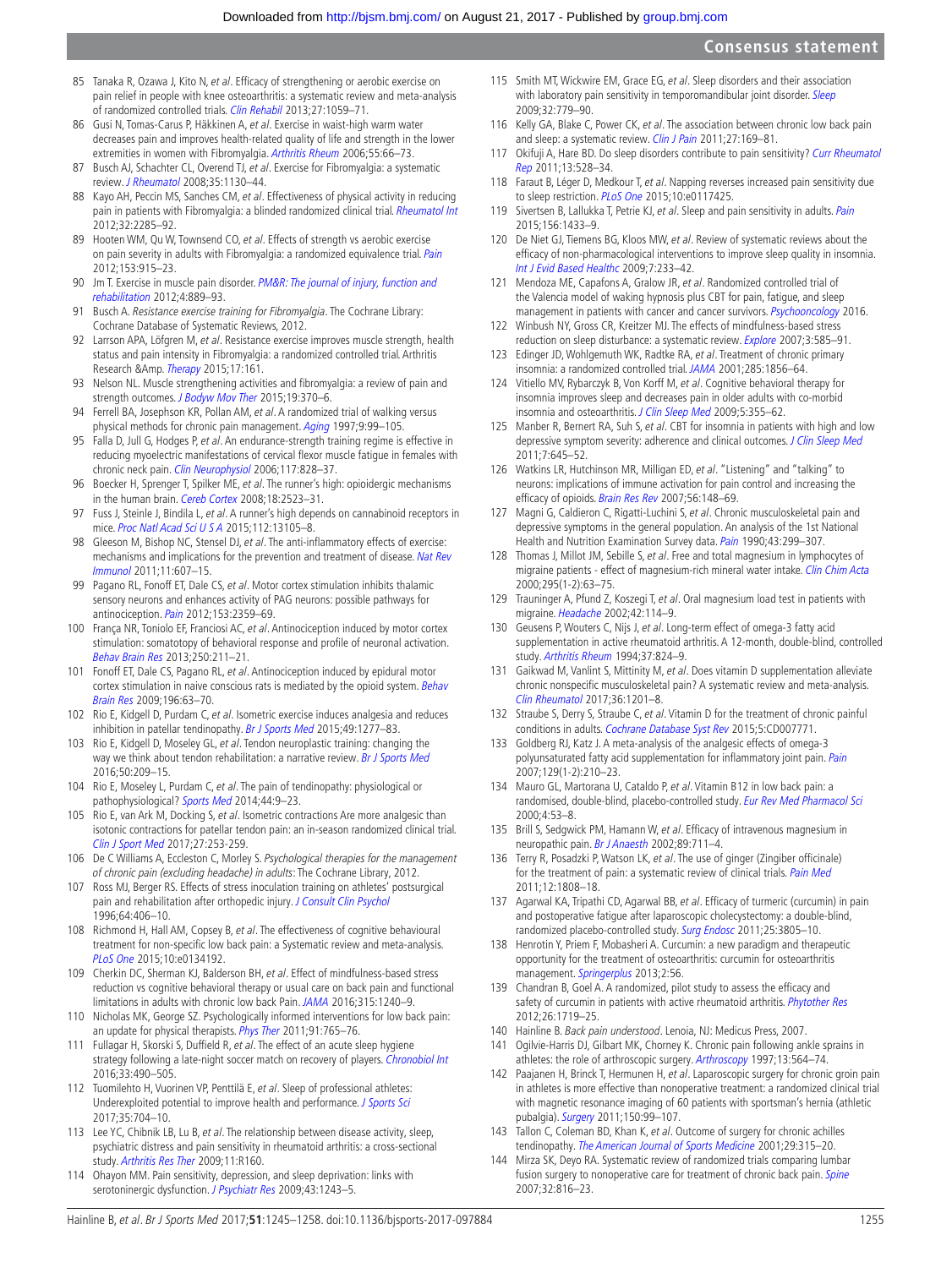- <span id="page-11-0"></span>145 Ellerton J, Milani M, Blancher M, et al. Managing moderate and severe pain in mountain rescue. [High Alt Med Biol](http://dx.doi.org/10.1089/ham.2013.1135) 2014;15:8–14.
- <span id="page-11-1"></span>146 Ellis J. Initial management of acute pain. In: Ramamurthy SAE, Rogers JN, eds. Decision making in Pain Management. 2. Amsterdam: Elsevier, 2006:2–4.
- <span id="page-11-2"></span>147 McDonagh DZD. The IOC Manual of Emergency Sports Medicine. Hoboken, NJ: Wiley-Blackwell, 2015.
- 148 Lyrtzis C, Natsis K, Papadopoulos C, et al. Efficacy of paracetamol versus diclofenac for Grade II ankle sprains. [Foot Ankle Int](http://dx.doi.org/10.3113/FAI.2011.0571) 2011;32:571–5.
- 149 Paoloni JA, Orchard JW. The use of therapeutic medications for soft-tissue injuries in sports medicine. Med J Aust 2005;183:384-8.
- <span id="page-11-18"></span>150 Jones P, Dalziel SR, Lamdin R, et al. Oral non-steroidal anti-inflammatory drugs versus other oral analgesic agents for acute soft tissue injury. Cochrane Database [Syst Rev](http://dx.doi.org/10.1002/14651858.CD007789.pub2) 2015;7:CD007789.
- <span id="page-11-13"></span>151 Mehallo CJ, Drezner JA, Bytomski JR. Practical management: nonsteroidal antiinflammatory drug (NSAID) use in athletic injuries. [Clin J Sport Med](http://dx.doi.org/10.1097/00042752-200603000-00015) 2006;16:170–4.
- <span id="page-11-3"></span>152 Orchard JW. Benefits and risks of using local anaesthetic for pain relief to allow early return to play in professional football. [Br J Sports Med](http://dx.doi.org/10.1136/bjsm.36.3.209) 2002;36:209-13.
- <span id="page-11-14"></span>153 Raffa RB. Pharmacology of oral combination analgesics: rational therapy for pain. [J Clin Pharm Ther](http://dx.doi.org/10.1046/j.1365-2710.2001.00355.x) 2001;26:257–64.
- <span id="page-11-12"></span>154 Orchard JW, Steet E, Massey A, et al. Long-term safety of using local anesthetic injections in professional rugby league. [Am J Sports Med](http://dx.doi.org/10.1177/0363546510372796) 2010;38:2259-66.
- 155 Dhillon S. Tramadol/Paracetamol Fixed-Dose Combination. [Clinical Drug Investigation](http://dx.doi.org/10.2165/11205830-000000000-00000) 2010;30:711–38.
- <span id="page-11-10"></span>156 Veliz PT, Boyd C, McCabe SE. Playing through pain: sports participation and nonmedical use of opioid medications among adolescents. [Am J Public Health](http://dx.doi.org/10.2105/AJPH.2013.301242) 2013;103:e28–e30.
- <span id="page-11-6"></span>157 Feucht CL, Patel DR. Analgesics and anti-inflammatory medications in sports: use and abuse. [Pediatr Clin North Am](http://dx.doi.org/10.1016/j.pcl.2010.02.004) 2010;57:751–74.
- <span id="page-11-4"></span>158 Moore RA, Wiffen PJ, Derry S, et al. Non-prescription (OTC) oral analgesics for acute pain - an overview of Cochrane reviews. [Cochrane Database Syst Rev](http://dx.doi.org/10.1002/14651858.CD010794.pub2) 2015:CD010794.
- <span id="page-11-5"></span>159 Graham GG, Scott KF, Day RO. Tolerability of paracetamol. [Drug Saf](http://dx.doi.org/10.2165/00002018-200528030-00004) 2005;28:227–40.
- 160 Dahl V, Dybvik T, Steen T, et al. Ibuprofen vs. acetaminophen vs. ibuprofen and acetaminophen after arthroscopically assisted anterior cruciate ligament reconstruction. [Eur J Anaesthesiol](http://dx.doi.org/10.1097/00003643-200406000-00009) 2004;21:471–5.
- <span id="page-11-7"></span>161 Derry CJ, Derry S, Moore RA. Single dose oral ibuprofen plus paracetamol (acetaminophen) for acute postoperative pain. [Cochrane Database Syst Rev](http://dx.doi.org/10.1002/14651858.CD010210.pub2) 2013:CD010210.
- <span id="page-11-8"></span>162 Juhl G, Norholt S, Tonnesen E, et al. Paracetamol may be started in 2 g orally, then 1 g bid 4 for the healthy adult  $> 60$  kg. Eur J Pain 2006;10:371-7.
- 163 Tokish JM PE, Schlegel T, et al. Ketorolac use in the National Football League: prevalence, efficacy, and adverse effects. Phys Sportsmed The Physician and Sports Medicine 2002;30:19–24.
- <span id="page-11-9"></span>164 Matava MJ. Ethical Considerations for Analgesic Use in Sports Medicine. Clin Sports [Med](http://dx.doi.org/10.1016/j.csm.2015.10.007) 2016;35:227–43.
- <span id="page-11-11"></span>165 Slappendel R, Weber EW, Benraad B, et al. Does ibuprofen increase perioperative blood loss during hip arthroplasty? [Eur J Anaesthesiol](http://dx.doi.org/10.1017/S0265021502001345) 2002;19:829-31.
- 166 Fernández-Serrano MJ, Pérez-García M, Verdejo-García A. What are the specific vs. generalized effects of drugs of abuse on neuropsychological performance? Neurosci [Biobehav Rev](http://dx.doi.org/10.1016/j.neubiorev.2010.04.008) 2011;35:377–406.
- <span id="page-11-15"></span>167 Zacny JP. A review of the effects of opioids on psychomotor and cognitive functioning in humans. [Exp Clin Psychopharmacol](http://dx.doi.org/10.1037/1064-1297.3.4.432) 1995;3:432-66.
- <span id="page-11-16"></span>168 The World Anti-Doping Code International Standard: prohibited list: WADA, 2017. 169 Coombes BK, Bisset L, Vicenzino B. Efficacy and safety of corticosteroid injections
- and other injections for management of tendinopathy: a systematic review of randomised controlled trials. [Lancet](http://dx.doi.org/10.1016/S0140-6736(10)61160-9) 2010;376:1751–67.
- 170 Cook JL, Purdam CR. The challenge of managing tendinopathy in competing athletes. [Br J Sports Med](http://dx.doi.org/10.1136/bjsports-2012-092078) 2014;48:506-9.
- 171 Nichols A. Complications associated with the use of corticosteroids in the treatment of athletic injuries. Clinical Journal of Sports Medicine 2005;15:370–5.
- <span id="page-11-17"></span>172 Cheng J, Abdi S. Complications of joint, tendon, and muscle injections. Tech Reg [Anesth Pain Manag](http://dx.doi.org/10.1053/j.trap.2007.05.006) 2007;11:141–7.
- 173 Nepple JJ, Matava MJ. Soft tissue injections in the athlete. [Sports Health](http://dx.doi.org/10.1177/1941738109343159) 2009;1:396–404.
- <span id="page-11-20"></span>174 Dietzel DP, Hedlund EC. Injections and return to play. [Curr Sports Med Rep](http://dx.doi.org/10.1249/00149619-200412000-00005) 2004;3:310–5.
- 175 Engebretsen L, Steffen K, Alsousou J, et al. IOC consensus paper on the use of platelet-rich plasma in sports medicine. [Br J Sports Med](http://dx.doi.org/10.1136/bjsm.2010.079822) 2010;44:1072-81.
- 176 Redler LH, Thompson SA, Hsu SH, et al. Platelet-rich plasma therapy: a systematic literature review and evidence for clinical use. *[Phys Sportsmed](http://dx.doi.org/10.3810/psm.2011.02.1861)* 2011;39:42-51.
- 177 Smith BJ, Collina SJ. Pain medications in the locker room: To dispense or not. Curr [Sports Med Rep](http://dx.doi.org/10.1007/s11932-007-0053-4) 2007;6:366–70.
- <span id="page-11-19"></span>178 Loveless MS, Fry AL. Pharmacologic therapies in musculoskeletal conditions. Med [Clin North Am](http://dx.doi.org/10.1016/j.mcna.2016.03.015) 2016;100:869–90.
- 179 Jüni P, Hari R, Rutjes AW, et al. Intra-articular corticosteroid for knee osteoarthritis. [Cochrane Database Syst Rev](http://dx.doi.org/10.1002/14651858.CD005328.pub3) 2015:CD005328.
- 180 McCabe PS, Maricar N, Parkes MJ, et al. The efficacy of intra-articular steroids in hip osteoarthritis: a systematic review. [Osteoarthritis Cartilage](http://dx.doi.org/10.1016/j.joca.2016.04.018) 2016;24:1509-17.
- Arroll B, Goodyear-Smith F. Corticosteroid injections for painful shoulder: a metaanalysis. Br J Gen Pract 2005;55:224–8.
- 182 Gross C, Dhawan A, Harwood D, et al. Glenohumeral Joint Injections, [Sports Health](http://dx.doi.org/10.1177/1941738112459706) 2013;5:153–9.
- 183 Levine WN, Bergfeld JA, Tessendorf W, et al. Intramuscular corticosteroid injection for hamstring injuries. Am J Sports Med 2000;28:297-300.
- 184 Gross CE, Hsu AR, Chahal J, et al. Injectable treatments for noninsertional achilles tendinosis: a systematic review. [Foot Ankle Int](http://dx.doi.org/10.1177/1071100713475353) 2013:34:619-28.
- 185 Krogh TP, Bartels EM, Ellingsen T, et al. Comparative effectiveness of injection therapies in lateral epicondylitis: a systematic review and network meta-analysis of randomized controlled trials. [Am J Sports Med](http://dx.doi.org/10.1177/0363546512458237) 2013;41:1435-46.
- 186 Pinto RZ, Maher CG, Ferreira ML, et al. Epidural corticosteroid injections in the management of sciatica: a systematic review and meta-analysis. [Ann Intern Med](http://dx.doi.org/10.7326/0003-4819-157-12-201212180-00564) 2012;157:865–77.
- 187 Shamliyan TA, Staal JB, Goldmann D, et al. Epidural steroid injections for radicular lumbosacral pain: a systematic review. [Phys Med Rehabil Clin N Am](http://dx.doi.org/10.1016/j.pmr.2014.02.001) 2014;25:471–89.
- 188 Kreiner DS, Hwang SW, Easa JE, et al. An evidence-based clinical guideline for the diagnosis and treatment of lumbar disc herniation with radiculopathy. [Spine J](http://dx.doi.org/10.1016/j.spinee.2013.08.003) 2014;14:180–91.
- 189 Vekaria R, Bhatt R, Ellard DR, et al. Intra-articular facet joint injections for low back pain: a systematic review. [Eur Spine J](http://dx.doi.org/10.1007/s00586-016-4455-y) 2016;25:1266-81
- Kennedy DJ, Engel A, Kreiner DS, et al. Fluoroscopically guided diagnostic and therapeutic Intra-Articular sacroiliac Joint Injections: a systematic review. [Pain Med](http://dx.doi.org/10.1111/pme.12833) 2015;16:1500–18.
- 191 Dragoo JL, Wasterlain AS, Braun HJ, et al. Platelet-rich plasma as a treatment for patellar tendinopathy: a double-blind, randomized controlled trial. [Am J Sports Med](http://dx.doi.org/10.1177/0363546513518416) 2014;42:610–8.
- 192 Fitzpatrick J, Bulsara M, Zheng MH. Effectiveness of Platelet-Rich plasma in the treatment of Tendinopathy: response. [Am J Sports Med](http://dx.doi.org/10.1177/0363546516669322) 2016;44:NP55-6.
- 193 Krogh TP, Fredberg U, Stengaard-Pedersen K, et al. Treatment of lateral epicondylitis with platelet-rich plasma, glucocorticoid, or saline: a randomized, double-blind, placebo-controlled trial. [Am J Sports Med](http://dx.doi.org/10.1177/0363546512472975) 2013;41:625-35.
- 194 Lai LP, Stitik TP, Foye PM, et al. Use of platelet-rich plasma in intra-articular knee injections for osteoarthritis: a systematic review. [Pm R](http://dx.doi.org/10.1016/j.pmrj.2015.02.003) 2015;7:637-48.
- 195 Laudy AB, Bakker EW, Rekers M, et al. Efficacy of platelet-rich plasma injections in osteoarthritis of the knee: a systematic review and meta-analysis. [Br J Sports Med](http://dx.doi.org/10.1136/bjsports-2014-094036) 2015;49:657–72.
- 196 Moraes VY, Lenza M, Tamaoki MJ, et al. Platelet-rich therapies for musculoskeletal soft tissue injuries. [Cochrane Database Syst Rev](http://dx.doi.org/10.1002/14651858.CD010071.pub3) 2014:CD010071.
- 197 Hamid MS, Yusof A, Mohamed Ali MR. Platelet-rich plasma (PRP) for acute muscle injury: a systematic review. [PLoS One](http://dx.doi.org/10.1371/journal.pone.0090538) 2014;9:e90538.
- <span id="page-11-21"></span>198 Smith PA. Intra-articular autologous conditioned plasma injections provide safe and efficacious treatment for knee osteoarthritis: an FDA-sanctioned, randomized, double-blind, placebo-controlled clinical trial. [Am J Sports Med](http://dx.doi.org/10.1177/0363546515624678) 2016;44:884–91.
- 199 Jevsevar D, Donnelly P, Brown GA, et al. Viscosupplementation for Osteoarthritis of the Knee. *[J Bone Joint Surg Am](http://dx.doi.org/10.2106/JBJS.N.00743)* 2015;97:2047-60.
- <span id="page-11-22"></span>200 Hunter DJ. Viscosupplementation for osteoarthritis of the knee. [N Engl J Med](http://dx.doi.org/10.1056/NEJMct1215534) 2015;372:1040–7.
- 201 Brukner PKK. Clinical Sports Medicine. 5 ed. Australia: McGraw-Hill, 2016.
- 202 Brennan F, Carr DB, Cousins M. Pain management: a fundamental human right. [Anesth Analg](http://dx.doi.org/10.1213/01.ane.0000268145.52345.55) 2007;105:205–21.
- 203 Raffa RB. Pharmacology of oral combination analgesics: rational therapy for pain. [J Clin Pharm Ther](http://dx.doi.org/10.1046/j.1365-2710.2001.00355.x) 2001;26:257–64.
- <span id="page-11-23"></span>204 Tayrose GA, Beutel BG, Cardone DA, et al. The masters athlete: a review of current exercise and treatment recommendations. [Sports Health](http://dx.doi.org/10.1177/1941738114548999) 2015;7:270-6.
- 205 Aghili RFA, Shiri M. Clinical use of Opioids. Journal of Pharmacoeconomics and Pharmaceutical Management 2015;1:1–5.
- 206 Dickenson AH. Mechanisms of the analgesic actions of opiates and opioids. Br Med [Bull](http://dx.doi.org/10.1093/oxfordjournals.bmb.a072501) 1991;47:690–702.
- 207 Inturrisi CE. Clinical pharmacology of opioids for pain. Clin J Pain 2002;18:S3-13.
- <span id="page-11-24"></span>208 McQuay H. Opioids in pain management. [The Lancet](http://dx.doi.org/10.1016/S0140-6736(99)03528-X) 1999;353:2229–32.
- 209 Chou R, Turner JA, Devine EB, et al. The effectiveness and risks of long-term opioid therapy for chronic pain: a systematic review for a National Institutes of Health Pathways to Prevention Workshop. [Ann Intern Med](http://dx.doi.org/10.7326/M14-2559) 2015;162:276-86.
- 210 Dowell D, Haegerich TM, Chou R. CDC guideline for prescribing opioids for chronic Pain – United States, 2016. [JAMA](http://dx.doi.org/10.1001/jama.2016.1464) 2016;315:1624–45.
- Kato K, Sullivan PF, Evengård B, et al. Chronic widespread pain and its comorbidities: a population-based study. [Arch Intern Med](http://dx.doi.org/10.1001/archinte.166.15.1649) 2006;166:1649–54.
- 212 Le Marec T, Marie-Claire C, Noble F, et al. Chronic and intermittent morphine treatment differently regulates opioid and dopamine systems: a role in locomotor sensitization. *[Psychopharmacology](http://dx.doi.org/10.1007/s00213-011-2223-6)* 2011;216:297-303.
- 213 Vowles KE, McEntee ML, Julnes PS, et al. Rates of opioid misuse, abuse, and addiction in chronic pain: a systematic review and data synthesis. [Pain](http://dx.doi.org/10.1097/01.j.pain.0000460357.01998.f1) 2015;156:569–76.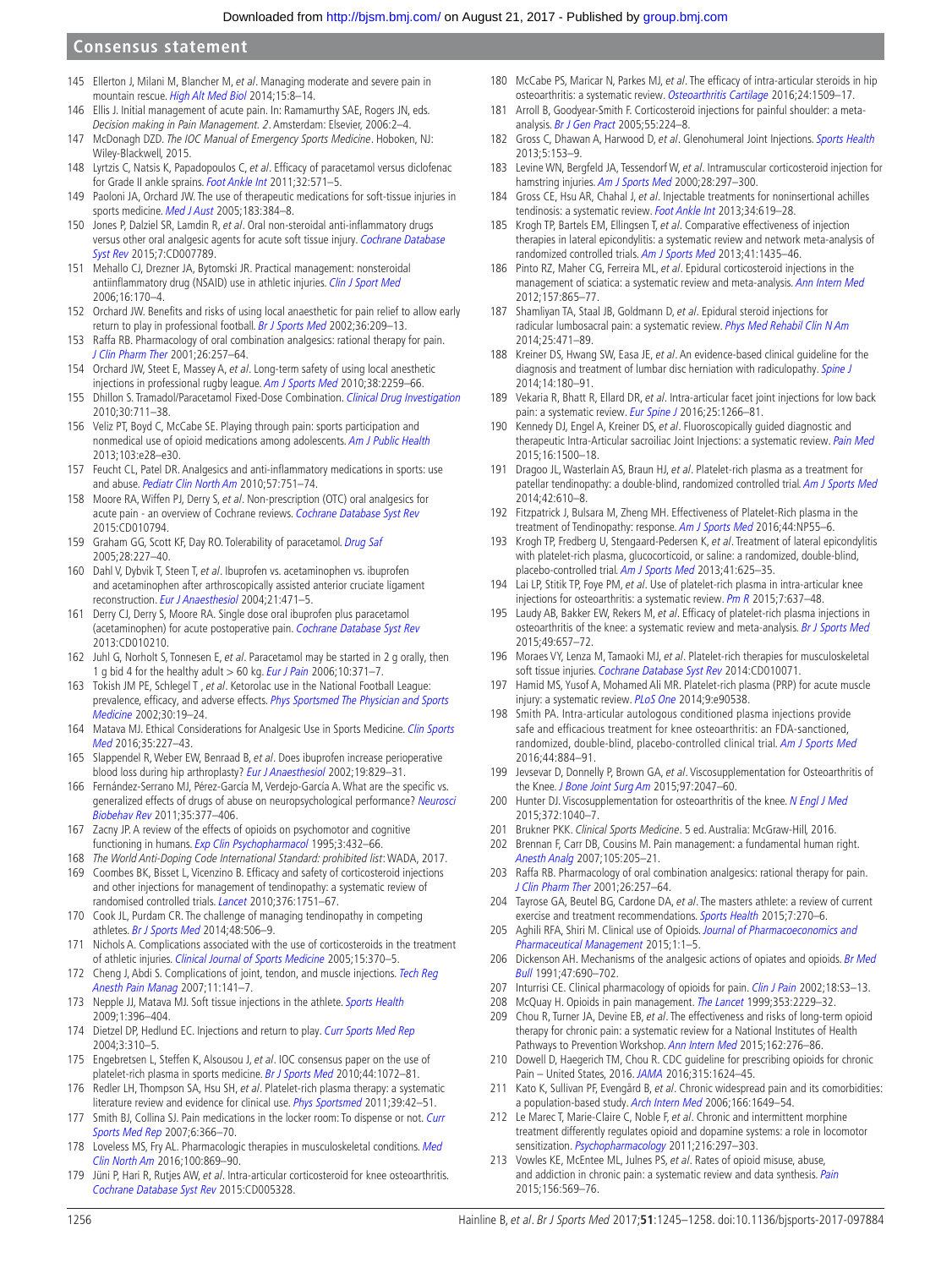- <span id="page-12-0"></span>214 CPSA Standard of Practice: prescribing drugs with potential for Misuse or Diversion. 2017<http://cpsa.ca/standardspractice/prescribing-drugs-misuse-diversion>.
- <span id="page-12-1"></span>215 Franklin GM, Stover BD, Turner JA, et al. Disability Risk Identification Study Cohort. Early opioid prescription and subsequent disability among workers with back injuries: the disability risk identification Study cohort. [Spine](http://dx.doi.org/10.1097/BRS.0b013e318160455c) 2008;33:199–204.
- <span id="page-12-2"></span>216 Shah A, Hayes CJ, Martin BC. Characteristics of initial prescription episodes and likelihood of Long-Term Opioid Use - United States, 2006-2015. MMWR Morb [Mortal Wkly Rep](http://dx.doi.org/10.15585/mmwr.mm6610a1) 2017;66:265–9.
- <span id="page-12-3"></span>217 Feuerstein M. Definitions of pain. Tollison C, Handbook of Chronic Pain Management Baltimore: Williams & Wilkins, 1989:2–5.
- <span id="page-12-5"></span>218 Scascighini L, Toma V, Dober-Spielmann S, et al. Multidisciplinary treatment for chronic pain: a systematic review of interventions and outcomes. [Rheumatology](http://dx.doi.org/10.1093/rheumatology/ken021) 2008;47:670–8.
- 219 Flor H, Fydrich T, Turk DC. Efficacy of multidisciplinary pain treatment centers: a meta-analytic review. [Pain](http://dx.doi.org/10.1016/0304-3959(92)90145-2) 1992;49:221-30.
- 220 Jensen MP, Turner JA, Romano JM. Correlates of improvement in multidisciplinary treatment of chronic pain. [J Consult Clin Psychol](http://dx.doi.org/10.1037/0022-006X.62.1.172) 1994;62:172-9.
- <span id="page-12-4"></span>221 Guzmán J, Esmail R, Karjalainen K, et al. Multidisciplinary rehabilitation for chronic low back pain: systematic review. [BMJ](http://dx.doi.org/10.1136/bmj.322.7301.1511) 2001;322:1511–6.
- 222 Dworkin RH, O'Connor AB, Backonja M, et al. Pharmacologic management of neuropathic pain: evidence-based recommendations. [Pain](http://dx.doi.org/10.1016/j.pain.2007.08.033) 2007;132:237-51.
- 223 Gourlay DL, Heit HA, Almahrezi A. Universal precautions in pain medicine: a rational approach to the treatment of chronic pain. [Pain Med](http://dx.doi.org/10.1111/j.1526-4637.2005.05031.x) 2005;6:107-12.
- 224 Martell BA, O'Connor PG, Kerns RD, et al. Systematic review: opioid treatment for chronic back pain: prevalence, efficacy, and association with addiction. Ann Intern Med 2007;146:116–27.
- 225 Turk DC, Dworkin RH, Allen RR, et al. Core outcome domains for chronic pain clinical trials: immpact recommendations. Pain 2003;106:337-45.
- 226 Ardern CL, Taylor NF, Feller JA, et al. Psychological responses matter in returning to preinjury level of sport after anterior cruciate ligament reconstruction surgery. Am J [Sports Med](http://dx.doi.org/10.1177/0363546513489284) 2013;41:1549–58.
- 227 Wiffen PJ, Collins S, McQuay HJ, et al. Anticonvulsant drugs for acute and chronic pain. Cochrane Database of Systematic Reviews 2005.
- <span id="page-12-6"></span>228 Ettinger AB, Argoff CE. Use of antiepileptic drugs for nonepileptic conditions: psychiatric disorders and chronic pain. [Neurotherapeutics](http://dx.doi.org/10.1016/j.nurt.2006.10.003) 2007;4:75–83.
- 229 Micó JA, Ardid D, Berrocoso E, et al. Antidepressants and pain. [Trends Pharmacol Sci](http://dx.doi.org/10.1016/j.tips.2006.05.004) 2006;27:348–54.
- 230 Blier P, Abbott FV. Putative mechanisms of action of antidepressant drugs in affective and anxiety disorders and pain. J Psychiatry Neurosci 2001;26:37-43.
- 231 Finnerup NB, Attal N, Haroutounian S, et al. Pharmacotherapy for neuropathic pain in adults: a systematic review and meta-analysis. [Lancet Neurol](http://dx.doi.org/10.1016/S1474-4422(14)70251-0) 2015;14:162-73.
- <span id="page-12-7"></span>232 Sindrup SH, Jensen TS. Efficacy of pharmacological treatments of neuropathic pain: an update and effect related to mechanism of drug action. Pain 1999;83:389-400.
- <span id="page-12-8"></span>233 Katona I, Freund TF. Endocannabinoid signaling as a synaptic circuit breaker in neurological disease. [Nat Med](http://dx.doi.org/10.1038/nm.f.1869) 2008;14:923–30.
- 234 Lucas P. Cannabis as an adjunct to or substitute for opiates in the treatment of chronic pain. [J Psychoactive Drugs](http://dx.doi.org/10.1080/02791072.2012.684624) 2012;44:125–33.
- 235 Manchikanti L, Cash KA, Damron KS, et al. Controlled substance abuse and illicit drug use in chronic pain patients: an evaluation of multiple variables. Pain Physician 2006;9:215–25.
- <span id="page-12-9"></span>236 Narang S, Gibson D, Wasan AD, et al. Efficacy of dronabinol as an adjuvant treatment for chronic pain patients on opioid therapy. [J Pain](http://dx.doi.org/10.1016/j.jpain.2007.10.018) 2008;9:254-64.
- <span id="page-12-10"></span>237 Editorial: football, pain and marijuana. New York Times 2014.
- <span id="page-12-11"></span>238 Stevens AJ, Higgins MD. A systematic review of the analgesic efficacy of cannabinoid medications in the management of acute pain. [Acta Anaesthesiol Scand](http://dx.doi.org/10.1111/aas.12851) 2017;61:268–80.
- 239 Campbell FA, Tramèr MR, Carroll D, et al. Are cannabinoids an effective and safe treatment option in the management of pain? A qualitative systematic review. BMJ 2001;323:13.
- <span id="page-12-12"></span>240 Ueda H. Molecular mechanisms of neuropathic pain-phenotypic switch and initiation mechanisms. *[Pharmacol Ther](http://dx.doi.org/10.1016/j.pharmthera.2005.06.003)* 2006;109:57-77.
- 241 Lynch ME, Ware MA. Cannabinoids for the treatment of chronic Non-Cancer pain: an updated systematic review of Randomized Controlled Trials. J Neuroimmune [Pharmacol](http://dx.doi.org/10.1007/s11481-015-9600-6) 2015;10:293–301.
- <span id="page-12-13"></span>242 Deshpande A, Mailis-Gagnon A, Zoheiry N, et al. Efficacy and adverse effects of medical marijuana for chronic noncancer pain: systematic review of randomized controlled trials. Can Fam Physician 2015;61:e373–81.
- 243 Campos DR, Yonamine M, de Moraes Moreau RL. Marijuana as doping in sports. Sports Med 2003;33:395–9.
- <span id="page-12-14"></span>244 Hansen GR, Streltzer J. The psychology of pain. [Emerg Med Clin North Am](http://dx.doi.org/10.1016/j.emc.2004.12.005) 2005;23:339–48.
- 245 Orchard J, Best TM, Verrall GM. Return to play following muscle strains. Clin J Sport Med 2005;15:436–41.
- 246 Heiderscheit BC, Sherry MA, Silder A, et al. Hamstring strain injuries: recommendations for diagnosis, rehabilitation, and injury prevention. J Orthop Sports Phys Ther 2010;40:67–81.
- 247 Brewer B, Van Raalte JL, Cornelius AE, et al. Psychological factors, rehabilitation adherence, and rehabilitation outcome after anterior cruciate ligament reconstruction. Rehabilitation Psychology 2000;45:20–37.
- 248 Sutherland AG, Johnston AT, Hutchison JD. The new injury severity score: better prediction of functional recovery after musculoskeletal injury. [Value Health](http://dx.doi.org/10.1111/j.1524-4733.2006.00077.x) 2006;9:24–7.
- 249 Malliaropoulos N, Isinkaye T, Tsitas K, et al. Reinjury after acute posterior thigh muscle injuries in elite track and field Athletes. [Am J Sports Med](http://dx.doi.org/10.1177/0363546510382857) 2011;39:304-10.
- 250 Hägglund M, Waldén M, Ekstrand J. Previous injury as a risk factor for injury in elite football: a prospective study over two consecutive seasons. [Br J Sports Med](http://dx.doi.org/10.1136/bjsm.2006.026609) 2006;40:767–72.
- <span id="page-12-15"></span>251 Warren P, Gabbe BJ, Schneider-Kolsky M, et al. Clinical predictors of time to return to competition and of recurrence following hamstring strain in elite australian footballers. [Br J Sports Med](http://dx.doi.org/10.1136/bjsm.2008.048181) 2010;44:425-9.
- 252 Ardern CL, Taylor NF, Feller JA, et al. A systematic review of the psychological factors associated with returning to sport following injury. [Br J Sports Med](http://dx.doi.org/10.1136/bjsports-2012-091203) 2013;47:1120–6.
- 253 D'Mello R, Dickenson AH, D'Mello RDA. Spinal cord mechanisms of pain. Br J [Anaesth](http://dx.doi.org/10.1093/bja/aen088) 2008;101:8–16.
- 254 Reid E, Wallwork SB, Harvie D, et al. A New Kind of Spatial Inattention Associated with chronic limb pain? [Ann Neurol](http://dx.doi.org/10.1002/ana.24616) 2016;79:701-4.
- 255 Abraira VE, Ginty DD. The sensory neurons of touch. [Neuron](http://dx.doi.org/10.1016/j.neuron.2013.07.051) 2013;79:618-39.
- 256 Boesch E, Bellan V, Moseley GL, et al. The effect of bodily illusions on clinical pain: a systematic review and meta-analysis. [Pain](http://dx.doi.org/10.1097/j.pain.0000000000000423) 2016;157:516-29.
- 257 Wiese-bjornstal DM, Smith AM, Shaffer SM, et al. An integrated model of response to sport injury: Psychological and sociological dynamics. [J Appl Sport Psychol](http://dx.doi.org/10.1080/10413209808406377) 1998;10:46–69.
- 258 Britton W. Review and critique of models of psychological adjustment to athletic injury. J Appl Sport Psychol 1994;6:87-100.
- <span id="page-12-16"></span>259 Wiese-Bjornstal DM. Psychology and socioculture affect injury risk, response, and recovery in high-intensity athletes: a consensus statement. Scand J Med Sci [Sports](http://dx.doi.org/10.1111/j.1600-0838.2010.01195.x): 20: 103-11.
- <span id="page-12-17"></span>260 World Anti-Doping Code. Montreal, Canada: Agency WA-D, 2015.
- <span id="page-12-18"></span>261 Mauger AR, Taylor L, Harding C, et al. Acute acetaminophen (paracetamol) ingestion improves time to exhaustion during exercise in the heat. [Exp Physiol](http://dx.doi.org/10.1113/expphysiol.2013.075275) 2014;99:164–71.
- 262 Garcin M, Mille-Hamard L, Billat V, et al. Influence of acetaminophen consumption on perceived exertion at the lactate concentration threshold. [Percept Mot Skills](http://dx.doi.org/10.2466/pms.101.3.675-683) 2005;101:675–83.
- <span id="page-12-19"></span>263 Foster J, Taylor L, Chrismas BC, et al. The influence of acetaminophen on repeated sprint cycling performance. [Eur J Appl Physiol](http://dx.doi.org/10.1007/s00421-013-2746-0) 2014;114:41-8.
- 264 Semark A, Noakes TD, St Clair Gibson A, et al. The effect of a prophylactic dose of flurbiprofen on muscle soreness and sprinting performance in trained subjects. J [Sports Sci](http://dx.doi.org/10.1080/026404199366091) 1999;17:197-203.
- <span id="page-12-20"></span>265 Tokmakidis SP, Kokkinidis EA, Smilios I, et al. The effects of ibuprofen on delayed muscle soreness and muscular performance after eccentric exercise. J Strength Cond Res 2003;17:53–9.
- <span id="page-12-21"></span>266 Kraemer WJ, Gómez AL, Ratamess NA, et al. Effects of Vicoprofen and Ibuprofen on Anaerobic Performance after Muscle damage. [J Sport Rehabil](http://dx.doi.org/10.1123/jsr.11.2.104) 2002;11:104–19.
- <span id="page-12-22"></span>267 Benedetti F, Pollo A, Colloca L. Opioid-mediated placebo responses boost pain endurance and physical performance: is it doping in sport competitions? *[J Neurosci](http://dx.doi.org/10.1523/JNEUROSCI.3330-07.2007)* 2007;27:11934–9.
- 268 Amann M, Proctor LT, Sebranek JJ, et al. Opioid-mediated muscle afferents inhibit central motor drive and limit peripheral muscle fatigue development in humans. J [Physiol](http://dx.doi.org/10.1113/jphysiol.2008.163303) 2009;587:271-83.
- 269 Lorente FO, Peretti-Watel P, Grelot L. Cannabis use to enhance sportive and non-sportive performances among french sport students. [Addict Behav](http://dx.doi.org/10.1016/j.addbeh.2005.01.019) 2005;30:1382–91.
- <span id="page-12-23"></span>270 Steadward RD, Singh M. The effects of smoking marihuana on physical performance. Med Sci Sports 1975;7:309–11.
- 271 Derman W, Schwellnus M, Jordaan E. Clinical characteristics of 385 illnesses of athletes with impairment reported on the WEB-IISS system during the London 2012 Paralympic Games. [Pm R](http://dx.doi.org/10.1016/j.pmrj.2014.05.016) 2014;6:S23-S30.
- <span id="page-12-24"></span>272 Derman W, Schwellnus MP, Jordaan E, et al. The incidence and patterns of illness at the Sochi 2014 Winter Paralympic Games: a prospective cohort study of 6564 athlete days. [Br J Sports Med](http://dx.doi.org/10.1136/bjsports-2016-096215) 2016;50:1064-8.
- <span id="page-12-25"></span>273 Klenck C, Gebke K. Practical management: common medical problems in disabled athletes. [Clin J Sport Med](http://dx.doi.org/10.1097/JSM.0b013e3180302587) 2007;17:55-60.
- <span id="page-12-26"></span>274 Paolucci S, Martinuzzi A, Scivoletto G, et al. Italian Consensus Conference on Pain in Neurorehabilitation (ICCPN). Assessing and treating pain associated with stroke, multiple sclerosis, cerebral palsy, spinal cord injury and spasticity. Evidence and recommendations from the Italian Consensus Conference on Pain in Neurorehabilitation. Eur J Phys Rehabil Med 2016;52:827–40.
- <span id="page-12-27"></span>275 Siddall PJ, McClelland JM, Rutkowski SB, et al. A longitudinal study of the prevalence and characteristics of pain in the first 5 years following spinal cord injury. [Pain](http://dx.doi.org/10.1016/S0304-3959(02)00452-9) 2003;103:249–57.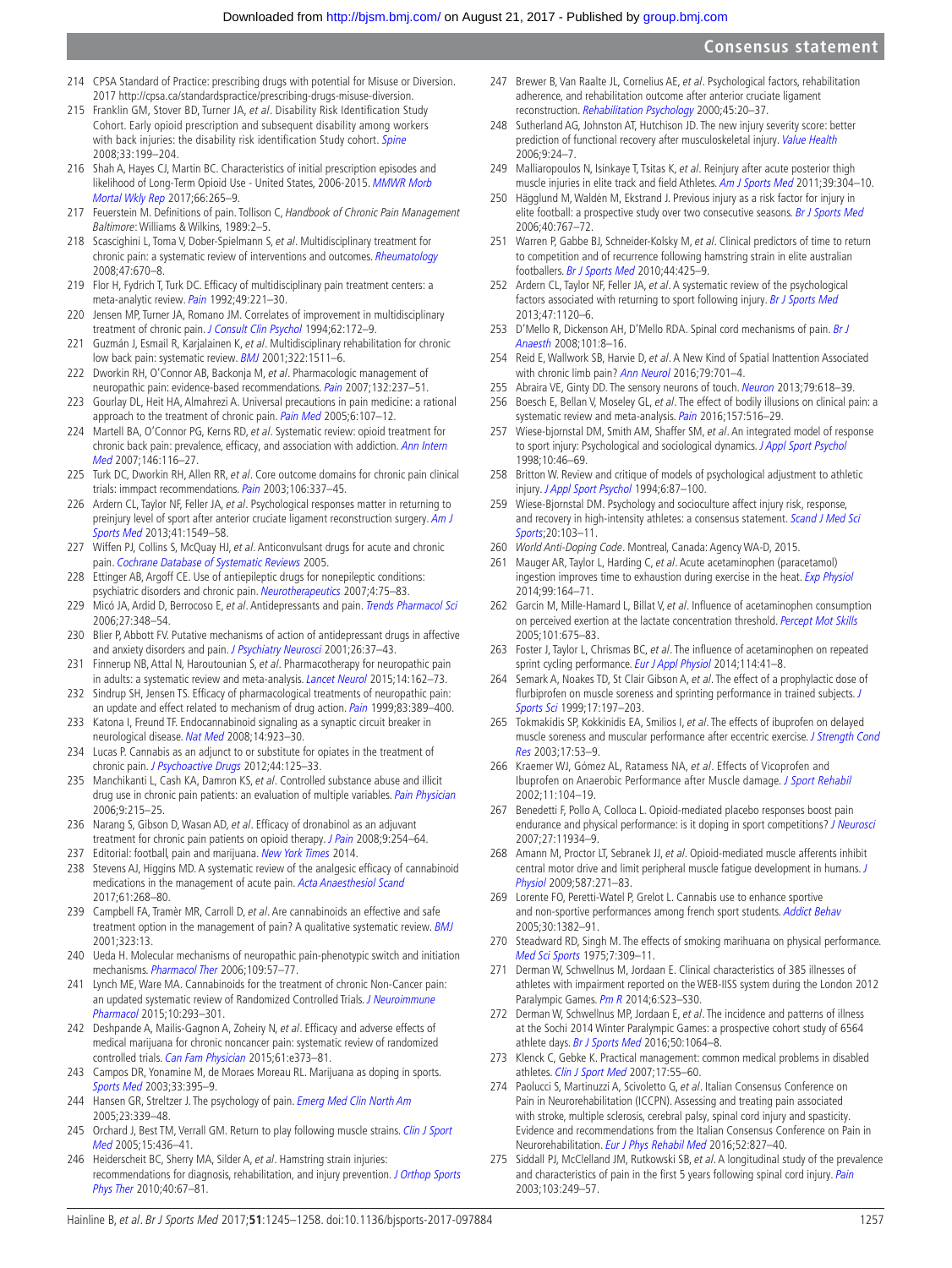- <span id="page-13-0"></span>276 Ephraim PL, Wegener ST, MacKenzie EJ, et al. Phantom pain, residual limb pain, and back pain in amputees: results of a national survey. [Arch Phys Med Rehabil](http://dx.doi.org/10.1016/j.apmr.2005.03.031) 2005;86:1910–9.
- 277 Brunton L, Hall S, Passingham A, et al. The prevalence, location, severity, and daily impact of pain reported by youth and young adults with cerebral palsy. J Pediatr [Rehabil Med](http://dx.doi.org/10.3233/PRM-160379) 2016;9:177–83.
- <span id="page-13-1"></span>278 Colver A, Rapp M, Eisemann N, et al. Self-reported quality of life of adolescents with cerebral palsy: a cross-sectional and longitudinal analysis. *[Lancet](http://dx.doi.org/10.1016/S0140-6736(14)61229-0)* 2015;385:705–16.
- 279 Chan SC, Torok-Both GA, Billay DM, et al. Drug analysis at the 1988 Olympic Winter Games in Calgary. Clin Chem 1991;37:1289-96.
- <span id="page-13-2"></span>280 Aavikko A, Helenius I, Vasankari T, et al. Physician-prescribed medication use by the Finnish Paralympic and Olympic athletes. [Clin J Sport Med](http://dx.doi.org/10.1097/JSM.0b013e31829aef0f) 2013;23:478-82.
- <span id="page-13-3"></span>281 Cassell E. The nature of suffering and the goals of Medicine. 2 ed. New York: Oxford University Press, 2004.
- <span id="page-13-4"></span>282 Messner M. Masculinities and athletic careers. [Gender & Society](http://dx.doi.org/10.1177/089124389003001005) 1989;3:71-88.
- <span id="page-13-5"></span>283 Sporting Bodies, damaged selves: sociological studies of Sports-Related Injury: emerald Group Publishing Limited, 2004.
- <span id="page-13-6"></span>284 Hockey J, Allen-Collinson J. Digging in: The sociological phenomenology of 'doing endurance' in distance-running. In: Bridel W, Markula P, Denison J, eds. Endurance running: a Socio-cultural examination. London: routledge, 2016:227–42.
- <span id="page-13-7"></span>285 Pike E. Doctors just say "rest and take ibuprofen." A critical examination of the role of 'non-orthodox' health care in women's sport. Int Rev Sociol Sport 2005;40:201–19.
- <span id="page-13-8"></span>286 Commission IMaS. Olympic Movement Medical Code: international Olympic Committee, 2016.
- <span id="page-13-9"></span>287 Beauchamp T. Informed Consent plato.stanford.edu2011. 2017 [https://plato.](https://plato.stanford.edu/entries/informed-consent) [stanford.edu/entries/informed-consent](https://plato.stanford.edu/entries/informed-consent).
- 288 Nixon HL. A social network analysis of Influences on Athletes to play with pain and injuries. [Journal of Sport & Social Issues](http://dx.doi.org/10.1177/019372359201600208) 1992;16:127–35.
- 289 Nixon HL. Accepting the risks of pain and injury in sport: mediated cultural influences on playing hurt. [Sociol Sport J](http://dx.doi.org/10.1123/ssj.10.2.183) 1993;10:183-96.
- 290 Nixon H. Social pressure, social support, and help seeking for pain injuries in college sports networks. [Journal of Sport and Social Issues](http://dx.doi.org/10.1177/019372394018004004) 1994;18:340–55.
- <span id="page-13-10"></span>291 Shrier I, Safai P, Charland L. Return to play following injury: whose decision should it be. British Journal of Sports Medicine 2013.